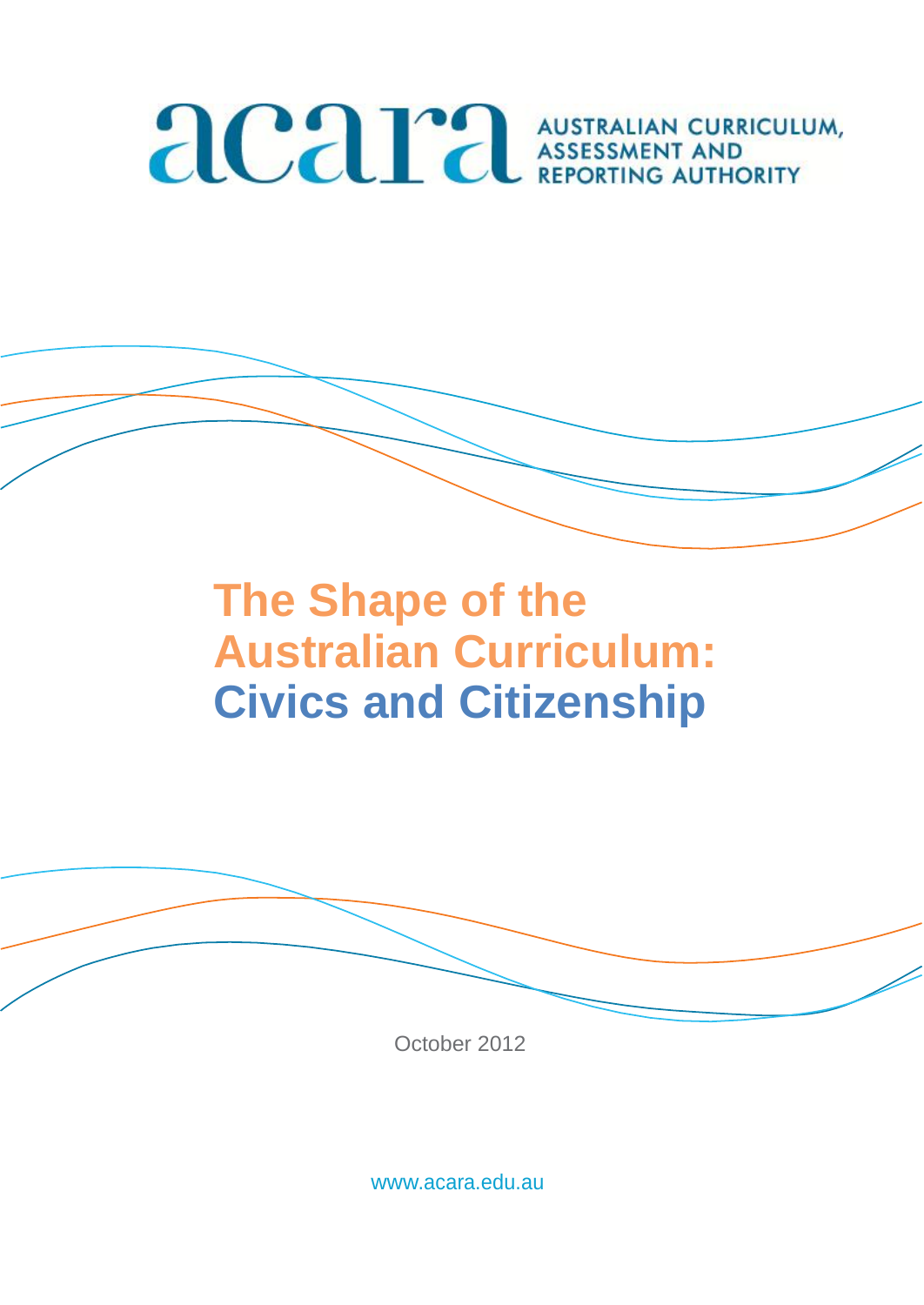#### **© Australian Curriculum, Assessment and Reporting Authority 2012**

This work is copyright. You may download, display, print and reproduce this material in unaltered form only (retaining this notice) for your personal, noncommercial use or use within your organisation. All other rights are reserved. Requests and inquiries concerning reproduction and rights should be addressed to:

ACARA Copyright Administration, ACARA Level 10, 255 Pitt Street Sydney NSW 2000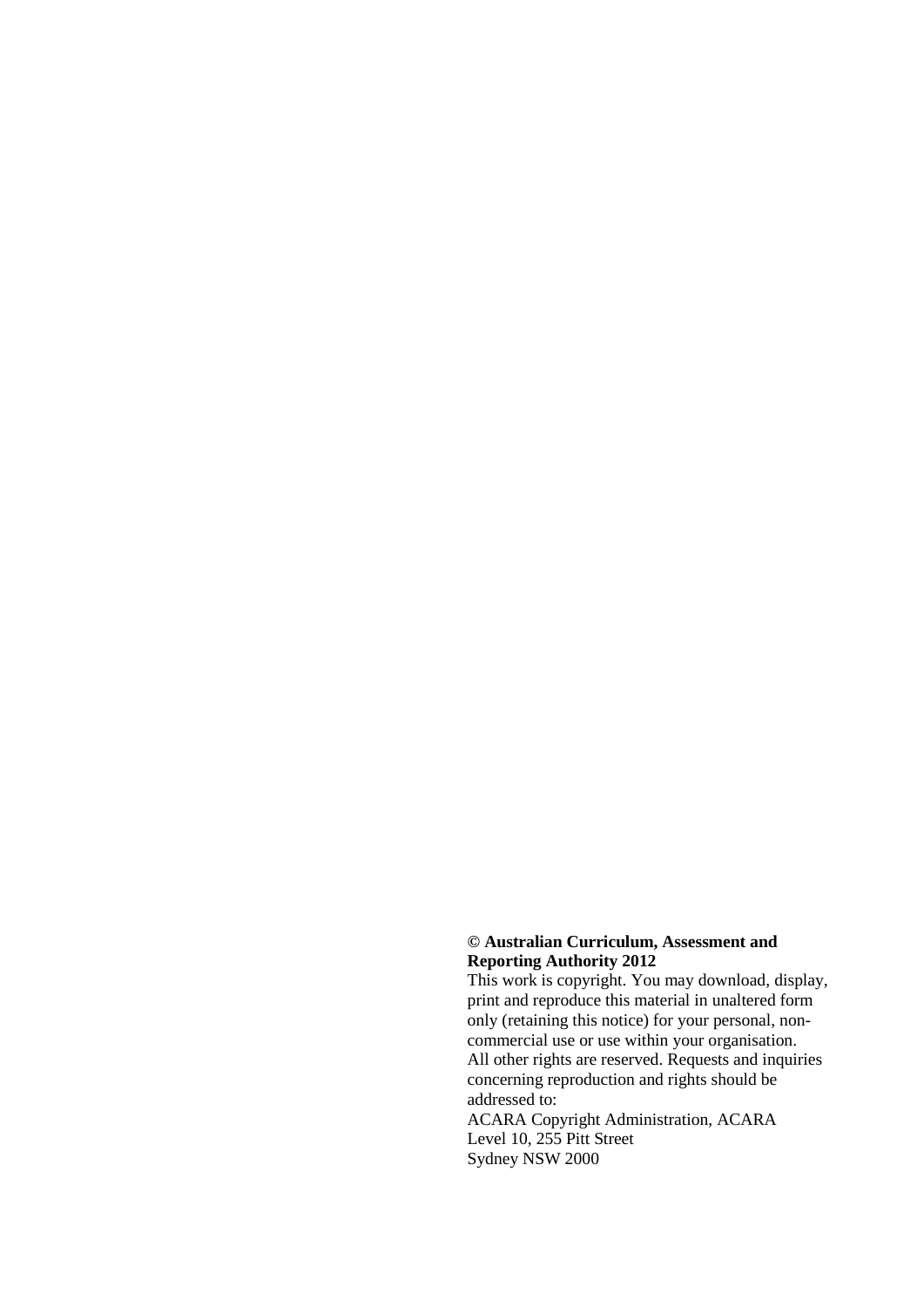## **Contents**

| Purpose                                                      | $\mathbf{1}$   |
|--------------------------------------------------------------|----------------|
| Defining Civics and Citizenship                              | $\overline{2}$ |
| Context                                                      | 3              |
| <b>Informing Principles</b>                                  | 5              |
| Rationale                                                    | 6              |
| Aims                                                         | 7              |
| Organisation of the Civics and Citizenship curriculum        | 8              |
| Learners and Learning: F-12                                  | 11             |
| Overview                                                     | 11             |
| Years 3-4                                                    | 12             |
| Years $5-6$                                                  | 13             |
| Years $7-10$                                                 | 13             |
| <b>Senior Secondary</b>                                      | 14             |
| Civics and Citizenship and the cross-curriculum priorities   |                |
| Aboriginal and Torres Strait Islander histories and cultures | 15             |
| Sustainability                                               | 15             |
| Asia and Australia's engagement with Asia                    | 15             |
| Civics and Citizenship and general capabilities              |                |
| Critical and creative thinking                               | 17             |
| Personal and social capability                               | 17             |
| <b>Ethical behaviour</b>                                     | 18             |
| Intercultural understanding                                  | 19             |
| Literacy                                                     | 19             |
| <b>Numeracy</b>                                              | 19             |
| Information and communication technology (ICT) competence    | 20             |
| Links to other learning areas and subjects                   | 21             |
| Conclusion                                                   | 22             |
| Key Terms and Definitions                                    |                |
| References                                                   | 25             |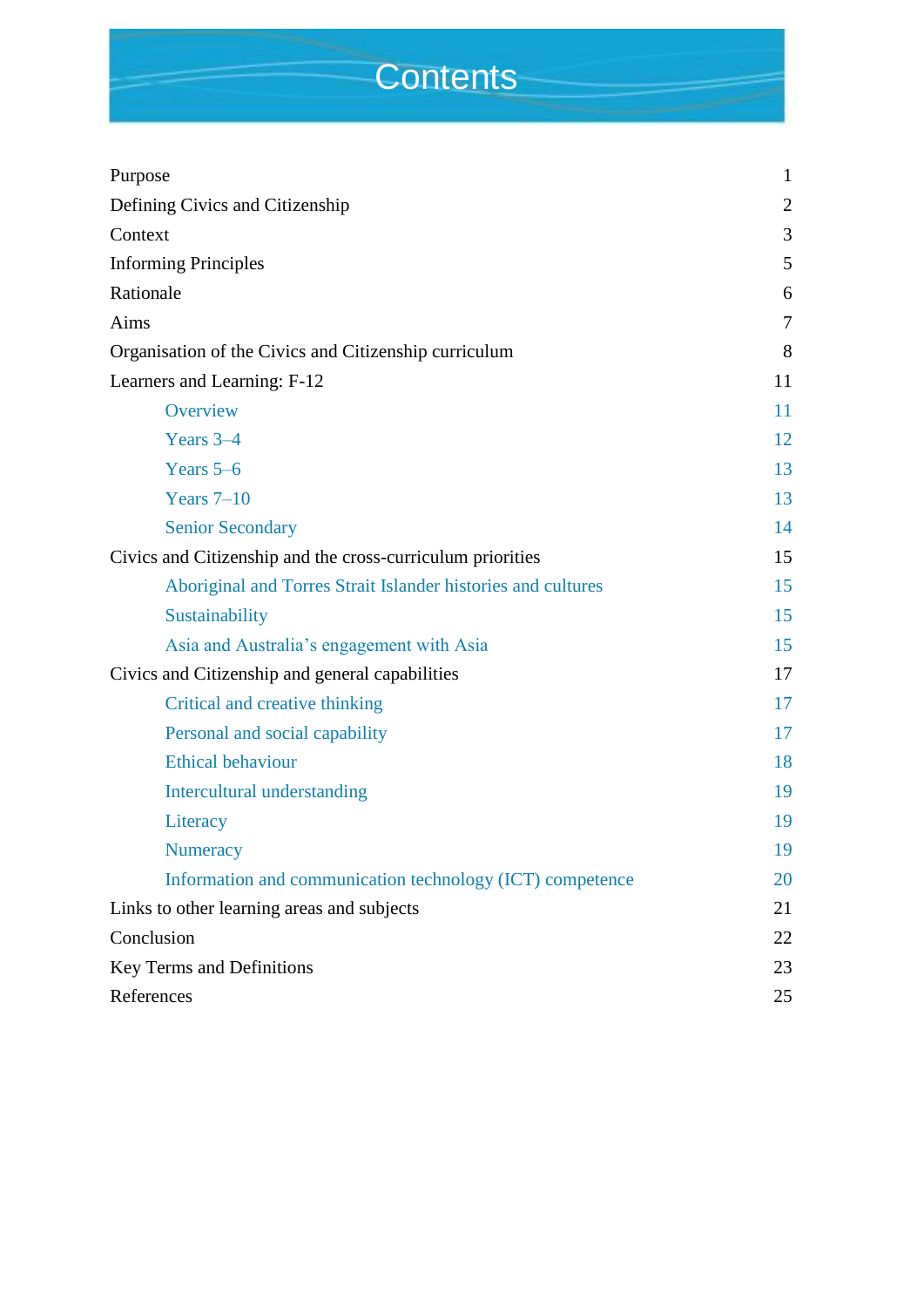### Purpose

- 1. The *Shape of the Australian Curriculum: Civics and Citizenship* provides broad direction on the purpose, structure and organisation of an Australian curriculum for Civics and Citizenship. It is intended to guide the writing of the Foundation to Year 12 *Australian Curriculum: Civics and Citizenship*.
- 2. This paper has been prepared following analysis of consultation feedback on the *Civics and Citizenship Curriculum Initial Advice Paper* (2012) and ACARA Board advice.
- 3. The paper should be read in conjunction with *The Shape of the Australian Curriculum v3.0* available at [http://www.acara.edu.au/verve/\\_resources/The\\_Shape\\_of\\_the\\_Australian\\_Curriculum\\_V](http://www.acara.edu.au/verve/_resources/The_Shape_of_the_Australian_Curriculum_V3.pdf) [3.pdf](http://www.acara.edu.au/verve/_resources/The_Shape_of_the_Australian_Curriculum_V3.pdf)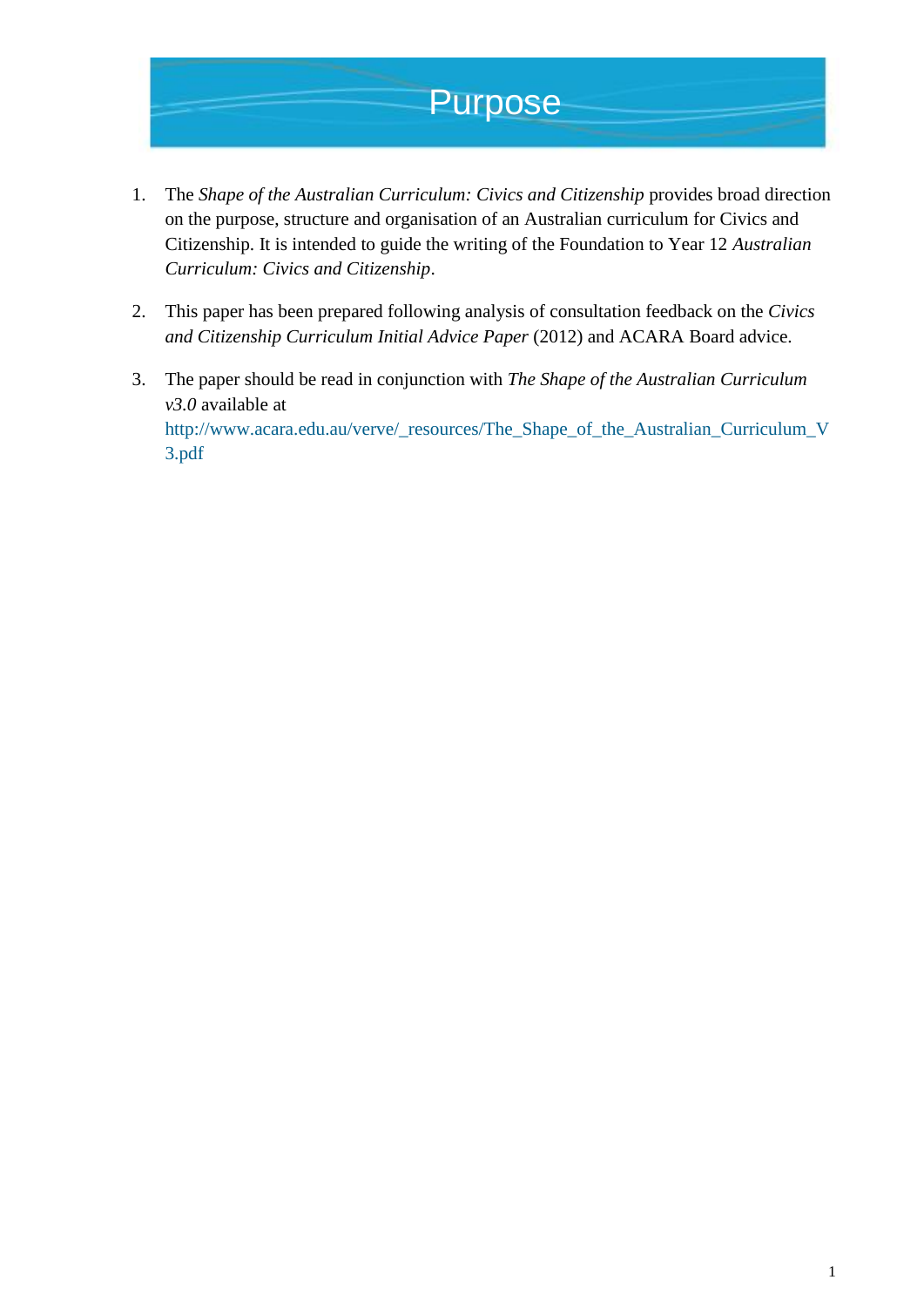### Defining Civics and Citizenship

4. a) **Civics** is defined broadly as an identifiable body of knowledge, skills and understandings relating to the organisation and working of society, including Australia's federal system of government, political and social heritage, democratic processes, public administration and judicial system; that includes local, state, national, regional and global perspectives.

b) **Citizenship** can be formally defined as the legal relationship between an individual and a state. More broadly, citizenship is the condition of belonging to social, religious, political or community groups, locally, nationally and globally. Being part of a group carries with it a sense of belonging or identity which includes rights and responsibilities, duties and privileges. These are guided by the agreed values and mutual obligations required for active participation in the group. In the Australian Curriculum citizenship incorporates three components – civil (rights and responsibilities), political (participation and representation) and social (social values, identity and community involvement).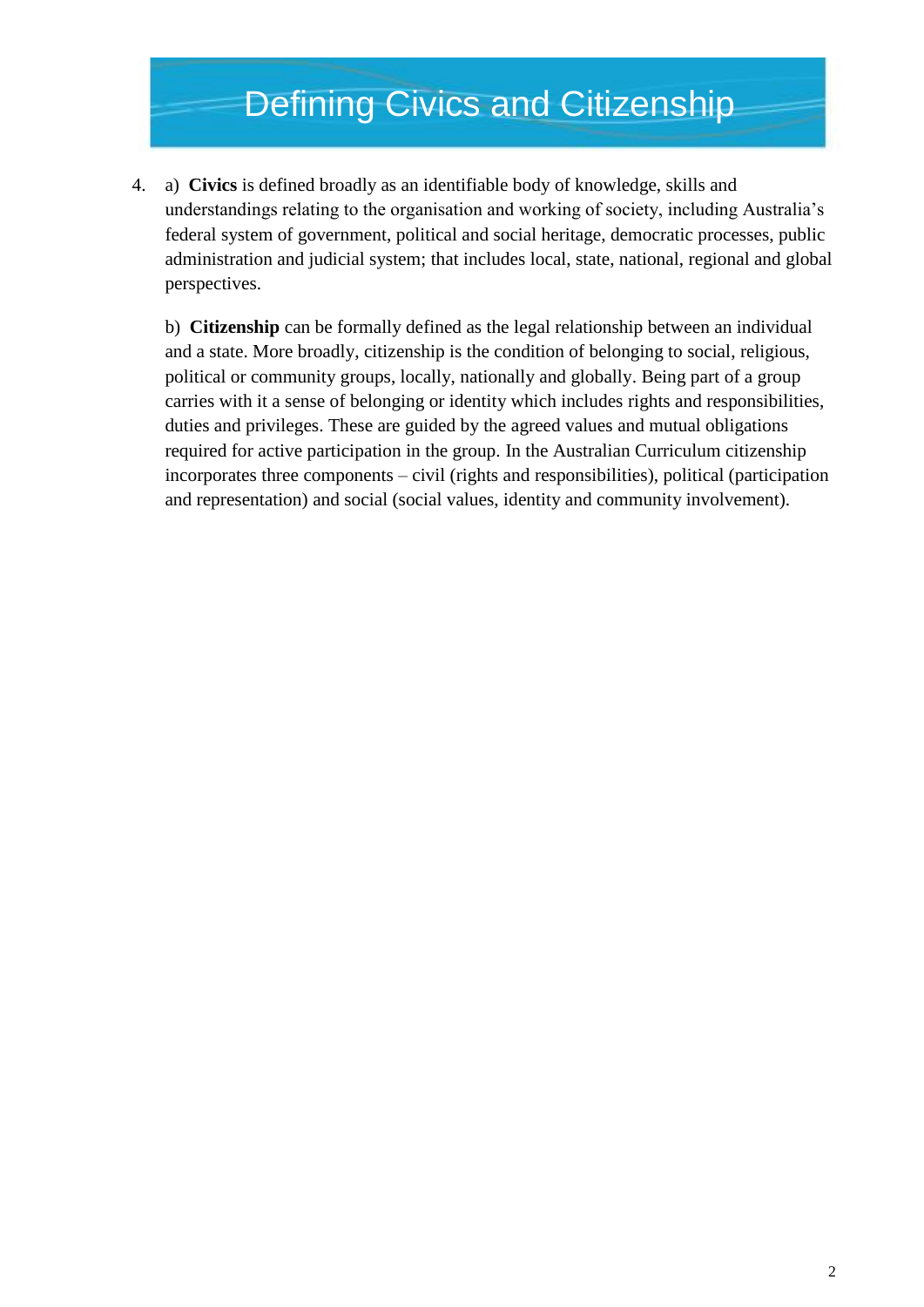### **Context**

- 5. Civics and citizenship education is premised on the propositions that each student can learn and that the needs of every student are important. The Civics and Citizenship curriculum will allow for inclusive teaching practices that take account of the abilities of all students and respect the diverse range of students in Australian schools. This is a key proposition of *The Shape of the Australian Curriculum, V3.0.*
- 6. Civics and Citizenship education is uniquely positioned to provide opportunities for young Australians to become active and informed citizens in a global context. It presents exciting and challenging opportunities for school authorities, schools and teachers to prepare students for citizenship, both as part of the formal school curriculum and as part of a wider wholeschool program. This could include participation in experiences external to the school but linked to the school curriculum (for example, community activities, parliamentary education programs, civic institution visits and electoral commission programs). Over the past two decades in Australia and internationally, there has been a broadening of the concepts, processes, and practices in Civics and Citizenship education. In particular there has been an increased emphasis on the role of active citizenship, both as explicit content and as a key outcome of Civics and Citizenship education.
- 7. Civics and Citizenship education in schools helps citizens to participate in and sustain their democracy. The link between schooling, citizenship and democracy is enshrined in every set of Australian education goals, most recently in Goal 2 of the *Melbourne Declaration on Educational Goals for Young Australia* (MCEEDYA, 2008), which states that all young Australians should become active and informed citizens [who]:
	- **activistive** act with moral and ethical integrity
	- appreciate Australia's social, cultural, linguistic and religious diversity, and have an understanding of Australia's system of government, history and culture
	- understand and acknowledge the value of Indigenous cultures and possess the knowledge, skills and understanding to contribute to, and benefit from, reconciliation between Indigenous and non-Indigenous Australians
	- are committed to national values of democracy, equity and justice, and participate in Australia's civic life
	- are able to relate to and communicate across cultures, especially the cultures and countries of Asia
	- work for the common good, in particular sustaining and improving natural and social environments
	- are responsible global and local citizens.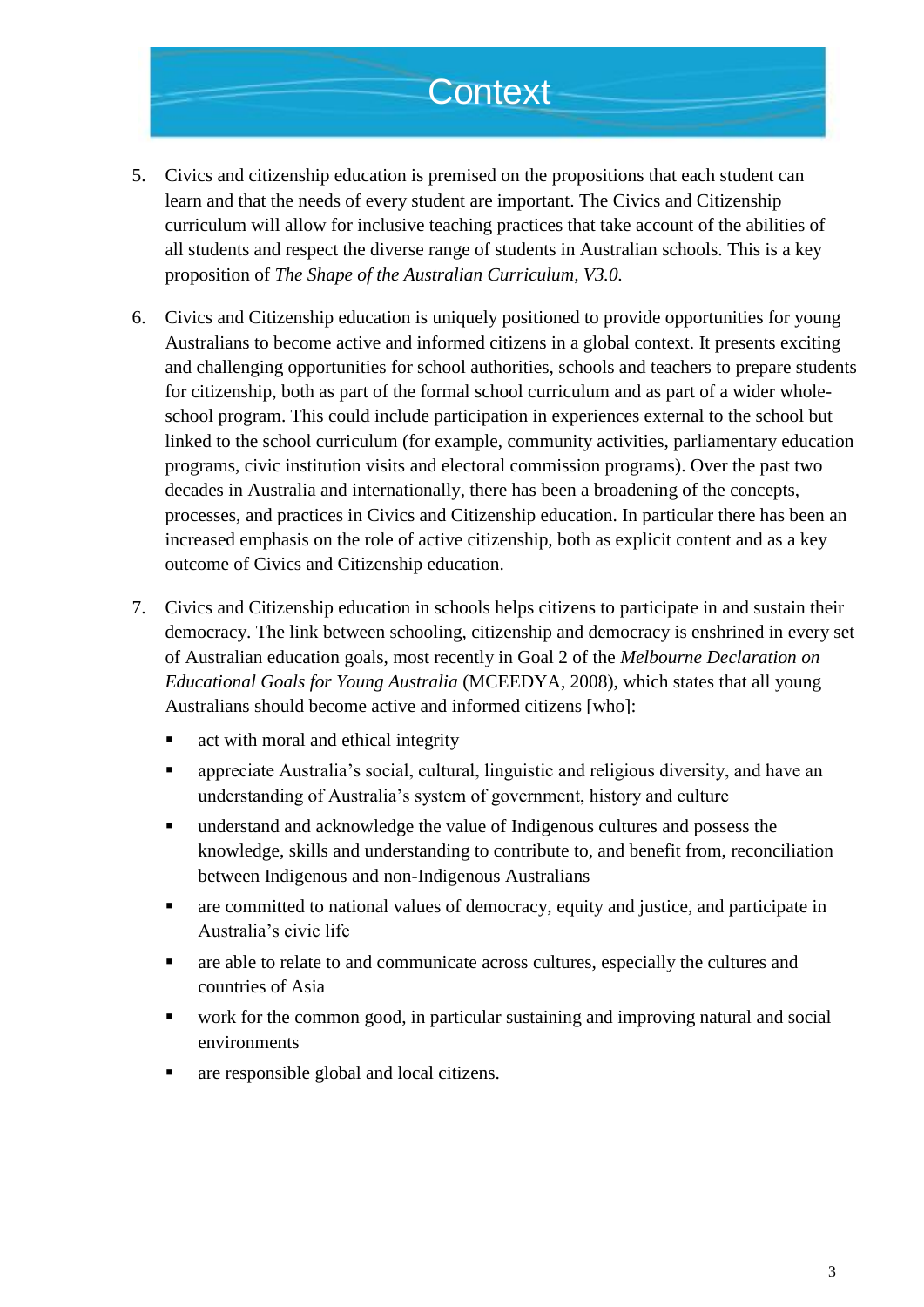### **Context**

- 8. As an identified subject, the *Australian Curriculum: Civics and Citizenship* will contribute to achieving the educational goals identified in the *Melbourne Declaration on Educational Goals for Young Australians* (2008, pp. 8-9) and will set out what young people need to learn and be able to do in order to become active and informed citizens in Australia and globally. It will do this by specifying content descriptions and achievement standards, guided by a rationale and a set of aims. In delivering the *Australian Curriculum: Civics and Citizenship*, education authorities, schools and teachers will decide on the most appropriate organisational approaches and pedagogy to achieve these aims.
- 9. Since 2004 there has been a National Assessment Program (NAP) for Civics and Citizenship in Years 6 and 10, at three yearly intervals (2004, 2007 and 2010). Data sets from the NAP sample for Civics and Citizenship will provide a useful reference point for developing a progression in knowledge, understanding and skills, across the relevant years of schooling for Civics and Citizenship.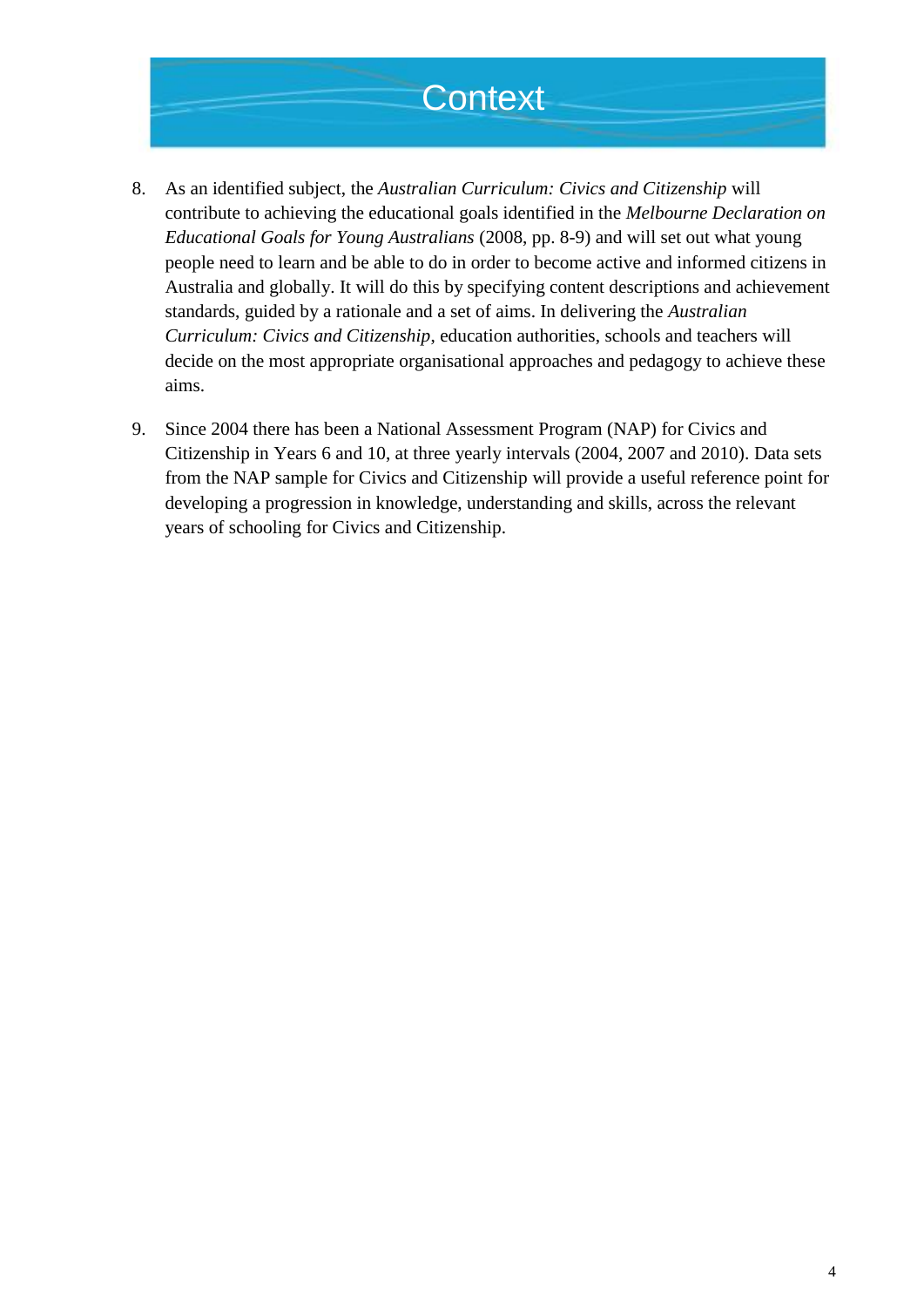- 10. The principles that will inform the *Australian Curriculum: Civics and Citizenship* include the following:
	- a) Democracy in Australia involves a constitution, a well-established representative parliamentary process based upon the Westminster system and a constitutional monarchy. It is grounded in liberal democratic values and a belief in civic engagement. If Australian citizens are committed to and participate in civic life, our democracy will be sustained and strengthened.
	- b) The values on which Australia's democracy is based include freedom of the individual, government by the people through a representative parliament, free and fair elections, the rule of law, equality of all before the law, social justice and equality, respect for diversity and difference, freedom of speech and religion, lawful dissent, respect for human rights, support for the common good, and acceptance of the rights and responsibilities of citizenship.
	- c) Australia is a multicultural, secular society with a multi-faith population. Young people are members of diverse local, national and global communities, and need opportunities to understand and participate in Australia's multicultural and multi-faith society.
	- d) Citizenship contributes to the concepts of individual identity and a sense of belonging. Individuals may identify with multiple 'citizenships' at any one point in time and over a period of time. Citizenship means different things to people at different times and depending on personal perspectives, their social situation and where they live. This is reflected in multiple perspectives of citizenship that reflect personal, social, spatial and temporal dimensions of citizenship. The preparation of active and empowered citizens includes opportunities for students to apply democratic principles, practise behaviours and to actively engage in practical citizenship activities within schools, in the community and online.
	- e) Student experience of Civics and Citizenship should be based on the formal curriculum in Civics and Citizenship and a combination of class-based activities, whole-school activities and community activities.
	- f) Students in schools are citizens but they need opportunities to build their knowledge and understanding and experience to become active adult citizens. The school plays an essential role in the provision of opportunities for preparing active and informed citizens to ensure the continuation of Australia's parliamentary, liberal democracy.
	- g) Participation of citizens takes place at many levels within the home/family, classes, within schools, within workplaces, within communities, within our nation and internationally. To be effective, citizens require knowledge and understanding of the rights and responsibilities of citizenship, of the political and legal institutions and processes and of the principles and values that underpin Australian democracy. They also need the associated and necessary supporting skills, values, attitudes and dispositions to become active citizens who can participate in communities at local, state, national, regional and increasingly the global level.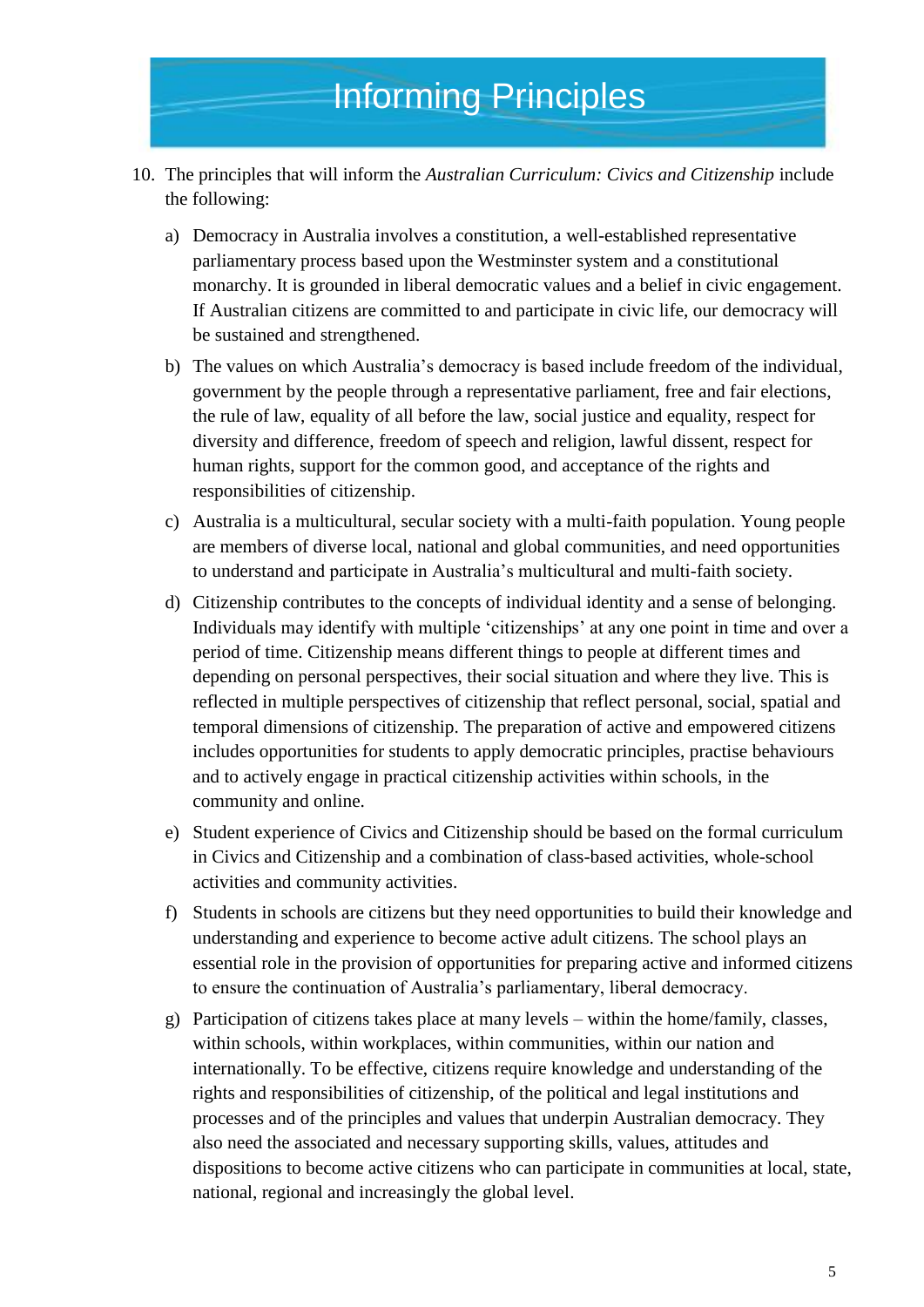### **Rationale**

- 11. The *Australian Curriculum: Civics and Citizenship* will provide essential learning for young Australians to be active, informed citizens in their democracy and an increasingly interconnected world. To achieve this, the Civics and Citizenship curriculum will focus on developing knowledge and understanding, and skills *—* underpinned by values, attitudes and dispositions to participate in civic life, locally, nationally and globally.
- 12. The key knowledge, understandings and skills in the *Australian Curriculum: Civics and Citizenship* can be taught in a range of different contexts. This will provide flexibility and choice for teachers and schools based on local school and community contexts, local civics learning opportunities and available resources. Using a context-based approach will assist in linking Civics and Citizenship learning with other learning areas and subjects but requires rigorous consideration of essential content and appropriate contexts.
- 13. The *Australian Curriculum: Civics and Citizenship* will provide opportunities for the recognition of Australia's first peoples and for students to develop awareness and understanding of the diverse society in which they live. It will also help students develop inclusive attitudes and beliefs and liberal democratic values and challenge stereotypes based on difference. This is in the context of Australia as a multicultural, secular, and multi-faith society, governed through a well-established representative parliamentary process and based on liberal democratic laws, values, principles and practices.
- 14. The *Australian Curriculum: Civics and Citizenship* has been written on the assumption that links between students and local, state, national, regional and global communities will be consolidated and strengthened through a whole school approach. Wider-school programs will provide opportunities for students to engage with communities and civic institutions. This could include students actively participating in community decisionmaking or contributing to civil society through, for example:
	- a) engagement with community service programs, fundraising for charities and volunteer work
	- b) broader community projects including working with national and international NGOs.
- 15. As an international citizen, Australia has commitments to United Nations conventions, including human rights declarations and international obligations. An awareness of the political and legal systems of other countries enhances students' understanding of their own system of government.
- 16. The key to Australia's representative, responsible and accountable democracy is informed citizens who actively take part in their community in the context of liberal democratic values, institutions and systems of government. If Australian citizens are committed to and participate in civic life, our liberal, representative democracy, built on a constitution and the supremacy of parliament, will be sustained and thrive.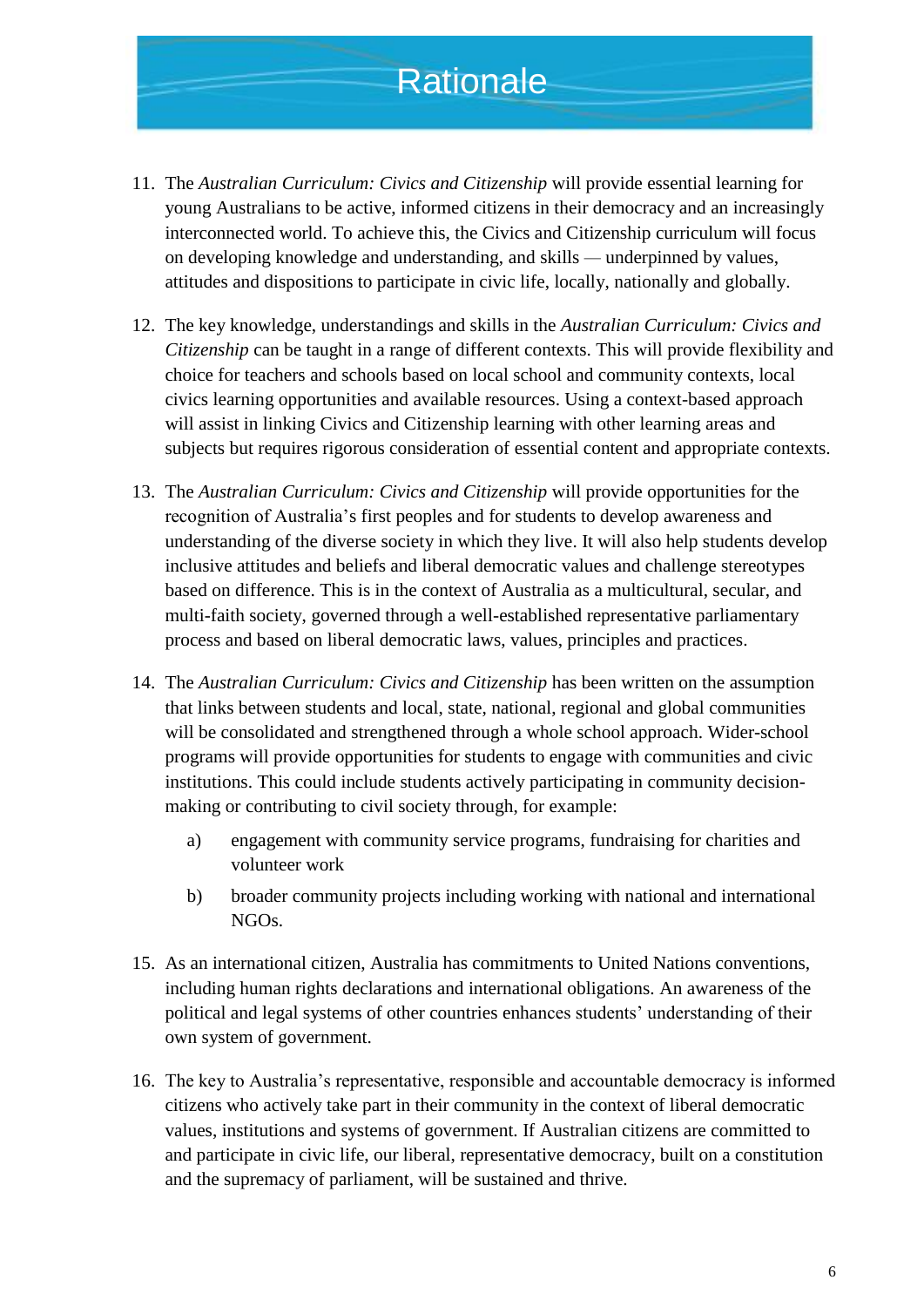

- 17. An *Australian Curriculum: Civics and Citizenship* will contribute to the general educational aims set out in *The Shape of the Australian Curriculum v3.0*. Its principal task is to assist students to develop the civic knowledge, understanding and skills to enable them to engage purposefully as citizens at local, state, national, regional and global levels now and in the future.
- 18. An Australian Curriculum: Civics and Citizenship will:
	- a) develop the knowledge, understanding and skills that will facilitate the development of the attitudes, values and dispositions students need to fully participate in civic life as active citizens in their communities, the nation, regionally and globally
	- b) develop knowledge and understanding of Australia's liberal, representative democracy, legal system and civic life, including reference to Australia's democratic heritage
	- c) develop a critical appreciation of the rights and responsibilities of citizenship and civic life nationally and globally, including the capacity to act as informed and responsible citizens and to critically examine values and principles that underpin Australia's liberal democracy
	- d) build an understanding and critical appreciation of Australia as a multicultural and multi-faith society and a commitment to human rights and intercultural understandings, with particular consideration of Aboriginal Peoples' and Torres Strait Islander Peoples' experience of, participation in and contribution to Australian civic identity and society.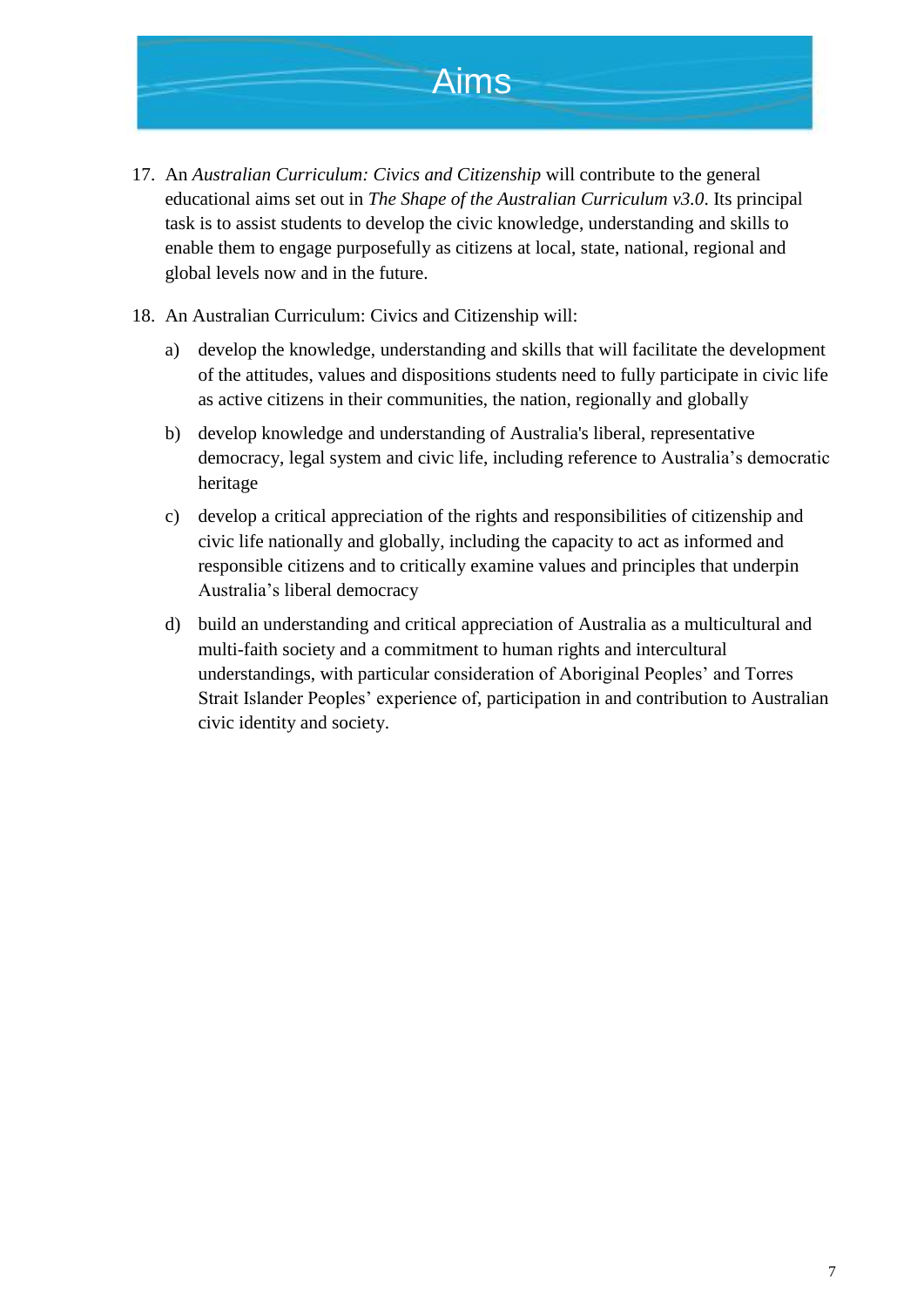### **Organisation of the Civics and** Citizenship Curriculum

- 19. The Civics and Citizenship curriculum includes a cognitive domain (knowing, understanding and reasoning) and a behavioural domain (engagement, skills and behaviours), both influenced by an affective domain (values, attitudes and dispositions). School activities concerned with the development of citizenship relate to all three of these domains.
- 20. The two organisational strands of an *Australian Curriculum: Civics and Citizenship* will be Civics and Citizenship knowledge and understanding and Civics and Citizenship skills.

#### *Civics and Citizenship knowledge and understanding*

- 21. The important knowledge and understanding developed in an *Australian Curriculum: Civics and Citizenship* will be drawn from the following:
	- a) Key institutions and processes of the Australian political system and of government at state, national and international levels including how governments and parliaments are elected and formed; levels and roles of government; concepts of power, leadership and community service.
	- b) Principles, concepts and values underpinning Australia's liberal, representative democracy, including the Westminister system and the Australian Constitution, the role of democracy in building a socially cohesive and civil society and ways in which individuals, groups and governments make decisions, including checks and balances in the political system.
	- c) Key elements of Australia's legal system and legal processes including the purpose of laws, constitutional principles, legal rights and responsibilities, the rule of law, and the ways in which Australia's legal system contributes to democratic principles, human rights and freedoms.
	- d) Rights and responsibilities of citizens, including human rights (civil, political, social, economic, cultural), as well as the right to dissent, critique and communicate, and the ways in which individuals, groups and governments exert influence on civic debate and citizen engagement.
	- e) Knowledge of the cultures, social and political processes and laws of Aboriginal and Torres Strait Islander Peoples.
	- f) Australia as a secular, pluralist, multicultural society and the contribution of major religions and beliefs and the voluntary, community, interest and religious groups, associations and clubs to civic life and to the development of Australian civic identity.
	- g) Multidimensional citizenship and the influence of local, state, national, regional and global events, perspectives and cultural diversity on government policy and on civic identity.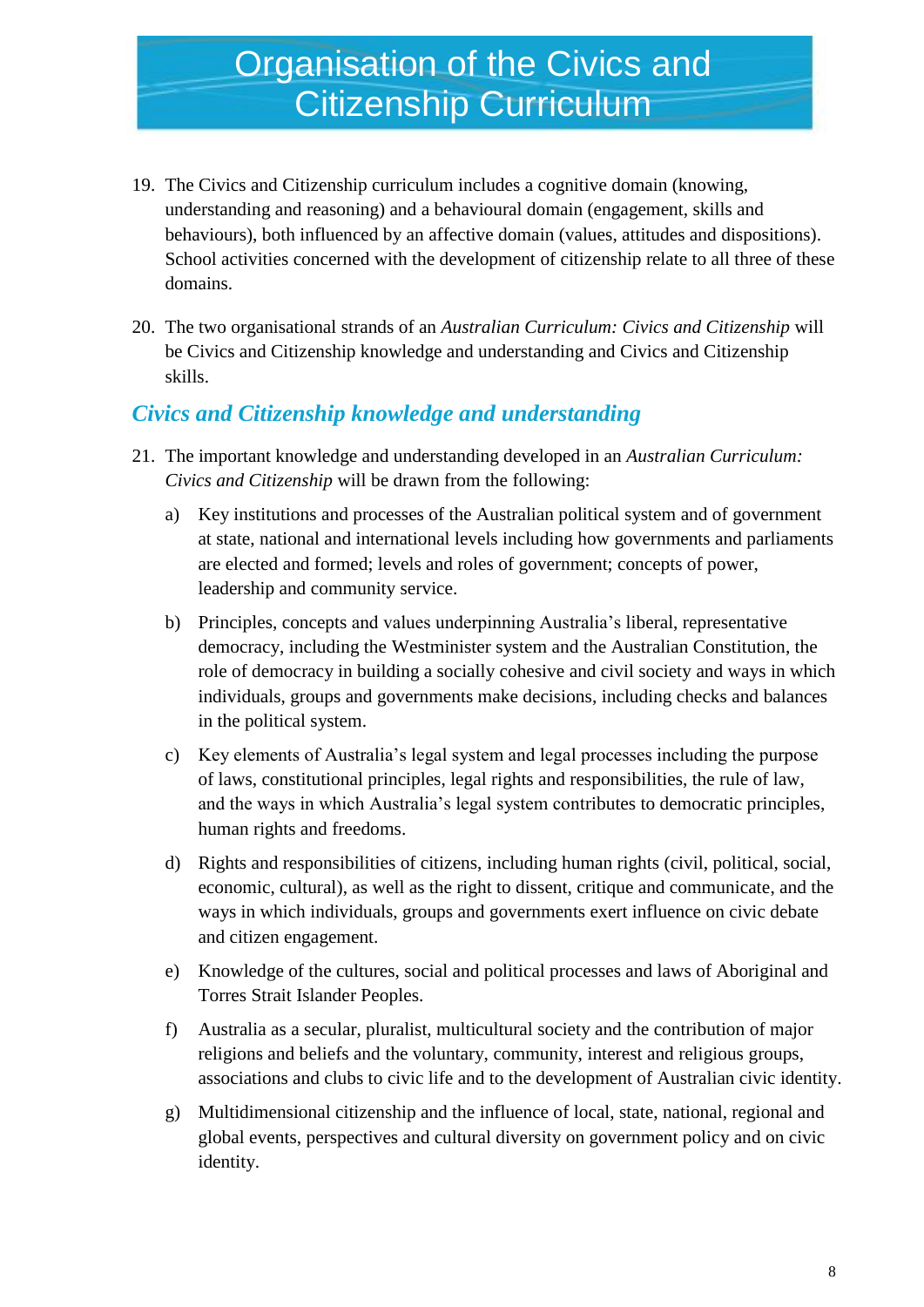### *Civics and Citizenship skills*

- 22. The Civics and Citizenship curriculum will provide a set of skills that will enable students to be active and engaged as well as informed and critical participants in their multiple communities:
	- a) Questioning and research

This involves, for example: planning inquiries and investigating information and ideas, using research skills in reviewing literature and collecting data, questioning existing situations; preparing reports and critiquing research.

b) Analysis and synthesis

This involves, for example: evaluating a position or decision, taking a position, and defending a position; distinguishing a statement of fact from an opinion; synthesising research data; understanding and coping with ambiguity.

c) Collaborative problem-solving and decision-making

This involves, for example: displaying interest and skill in decision-making, solving problems and resolving conflict resolution through collaboration and demonstrating intercultural competence.

d) Communication

This involves, for example: presenting ideas in oral and written form; critical reading, debating, writing and listening; applying empathic and social skills; using both traditional and social media (Twitter, blogs, Facebook and so on) and the internet in socially constructive ways as communication tools in modern democracy.

e) Interpretation

This involves, for example: interpreting political policies and decisions, and critiquing media messages, including the interests and value systems that are involved

23. These skill areas are critical to the inquiry process, and aim to support students in becoming active, informed and critical citizens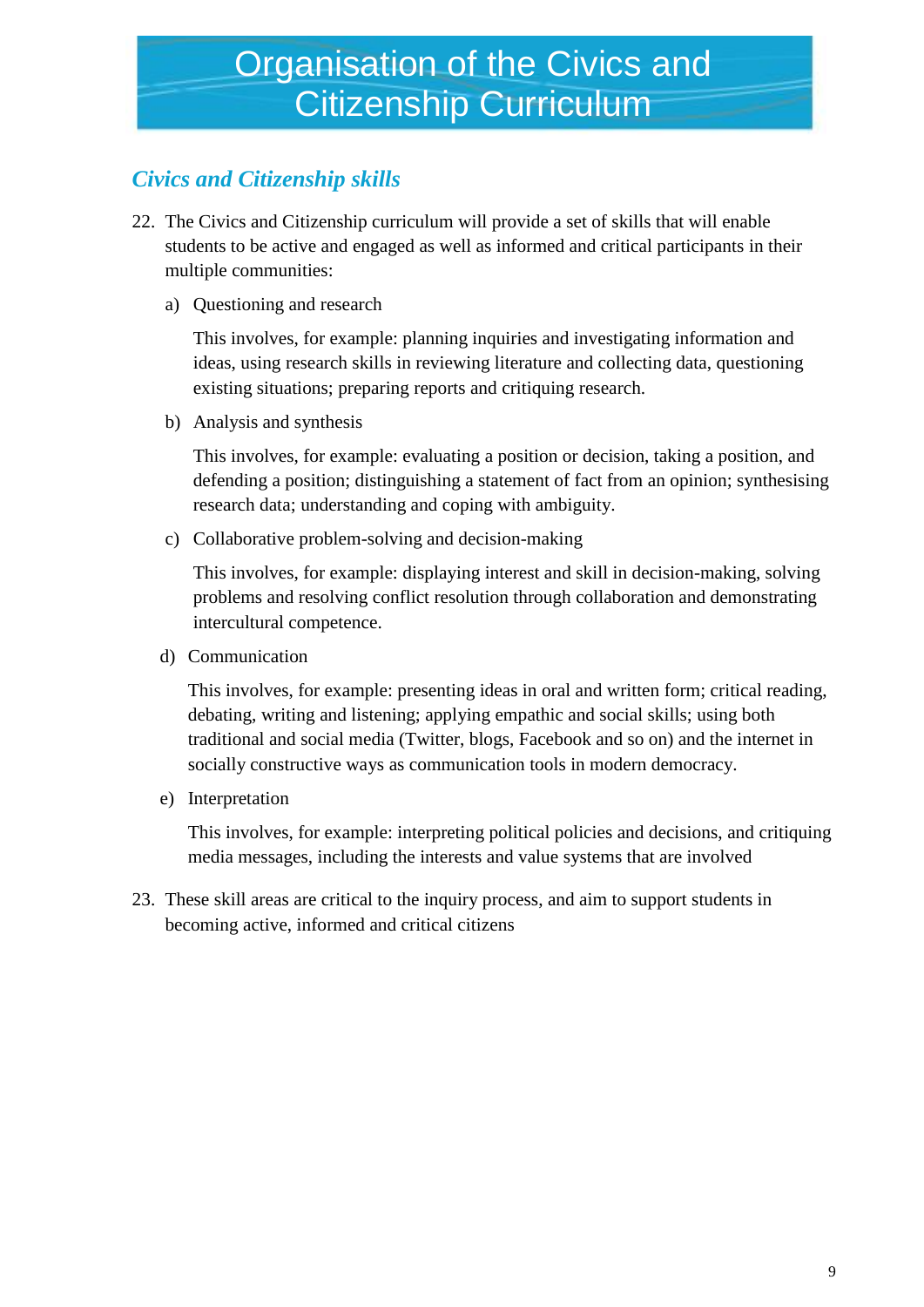### Organisation of the Civics and Citizenship Curriculum

24. As part of a broader social inquiry process, these align closely with the skill sets in other Australian Curriculum humanities subjects (see table below).

| <b>Civics and Citizenship</b>                        | <b>History</b>                    | Geography                                          |
|------------------------------------------------------|-----------------------------------|----------------------------------------------------|
| Questioning and research                             | Chronology, terms and concepts    | Observing, questioning,<br>planning and collecting |
|                                                      | Historical questions and research |                                                    |
| Analysis and synthesis                               | Analysis and use of sources       | Evaluating, processing and<br>analysing            |
| Interpretation                                       | Perspectives and interpretations  | Interpreting and concluding                        |
| Communication                                        |                                   | Communicating                                      |
| Collaborative problem-solving<br>and decision-making | Explanation and communication     | Reflecting and responding                          |

- 25. The knowledge, understandings and skills of Civics and Citizenship are underpinned by *values, attitudes and dispositions* that are the foundation of Australia's parliamentary liberal democracy and responsible civic action, and include:
	- a) the values that are the foundation of liberal and parliamentary representative democracy, such as freedom of expression, government by the people, equality, the rule of law, equality before the law, fair and effective representation, responsibility, accountability and common good
	- b) the commitment to civil behaviour, civic duty and human rights in a modern democracy, including care and compassion, respect for all people, fairness, social justice, freedom of speech, honesty, respecting others' rights and views, responsibility, inclusiveness, equality, sustainability, peace, giving and contributing to the common good.
	- c) the dispositions, that is the inclination of an individual to behave in a manner that is informed by the knowledge, skills, values and attitudes acquired as an active, democratic citizen, such as an inclination to:
		- participate in the political community
		- volunteer to be active in the community
		- **•** participate in civil society, and community life with a focus on social and global issues
		- engage in activities to improve society, guided by civic values and attitudes.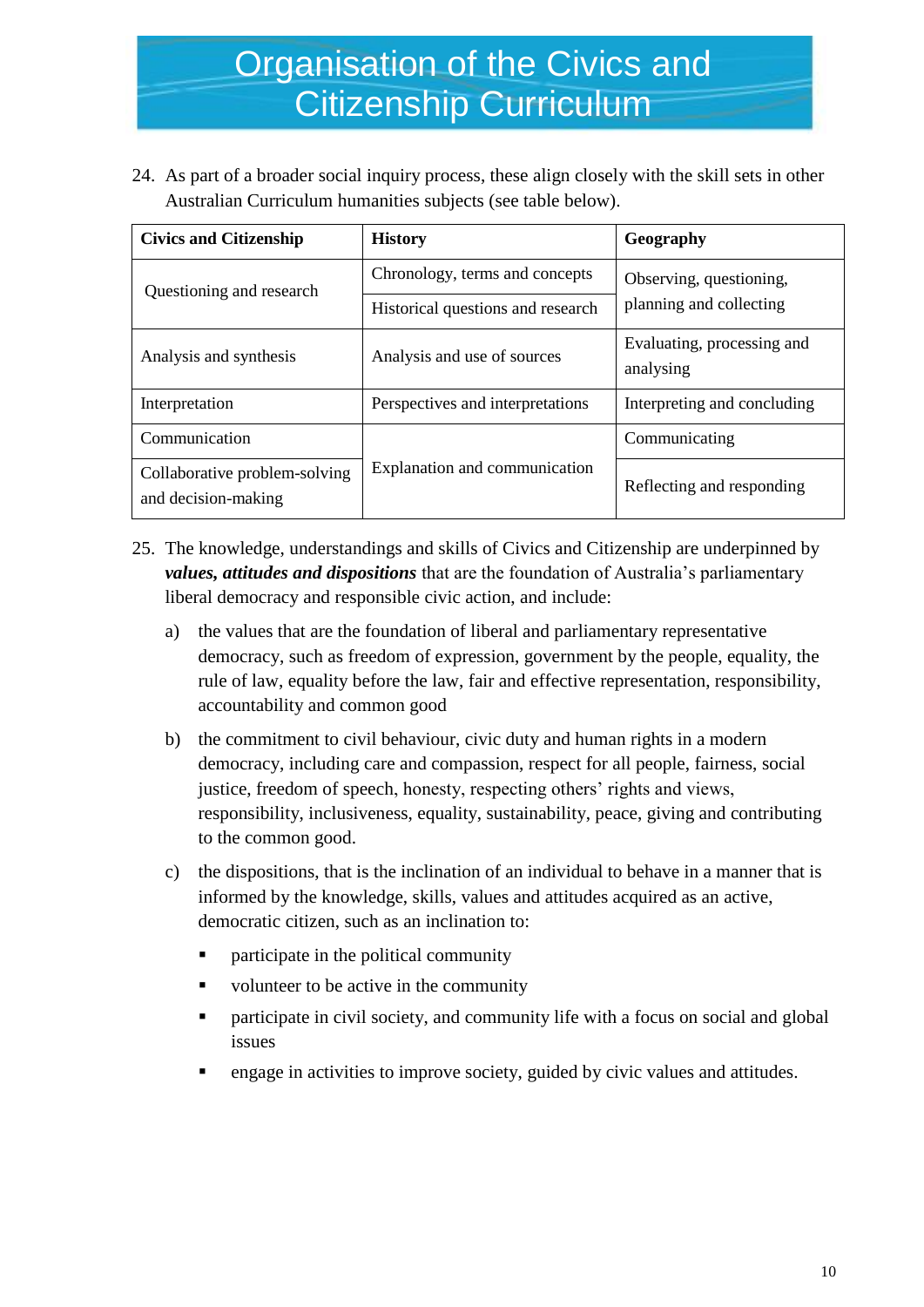#### *Overview*

- 26. The draft *Shape of the Australian Curriculum: Civics and Citizenship* provides broad direction on the purpose, structure and organisation of an Australian curriculum for Civics and Citizenship.
- 27. The Civics and Citizenship curriculum will be developed from Years 3 to 10. It is assumed that all students will be taught Civics and Citizenship across Years 3–8. In Years 9–10 students will have the opportunity to continue their study of Civics and Citizenship, so they may deepen their understanding in preparation for senior secondary study in the humanities or other areas.
- 28. The Australian Curriculum has been developed so that it can be taught within 80 per cent of the available teaching time. With this in mind, a notional time allocation of 20 hours per year will be used as a guide by the writers as they develop the Civics and Citizenship curriculum.
- 29. The curriculum focus outlined for Civics and Citizenship learning is cumulative in nature and is intended to build depth of student knowledge and understanding and sophistication of skills over the years of schooling. In the context of an Australian democracy it builds on the understanding of empowering students to be active citizens now as well as in the future.
- 30. A Civics and Citizenship curriculum must take into account the development of children to adolescence and adulthood. As children develop through the years of primary school they are increasingly able to understand and appreciate the concepts and more abstract ideas embedded in Civics and Citizenship. They begin to appreciate different points of view and can maintain engagement with tasks for longer periods of time. Thought processes become more conceptual and consistent, with learners drawing upon a broader range of experiences to inform their thinking. Students increasingly look for and value learning that helps explain broader aspects of their world.
- 31. During the phases of schooling students should be encouraged to become increasingly active in forms of citizenship participation, from class and whole school activities to community and global projects. The following sections provide guidance for curriculum writers as to what content and skills should be addressed at each phase.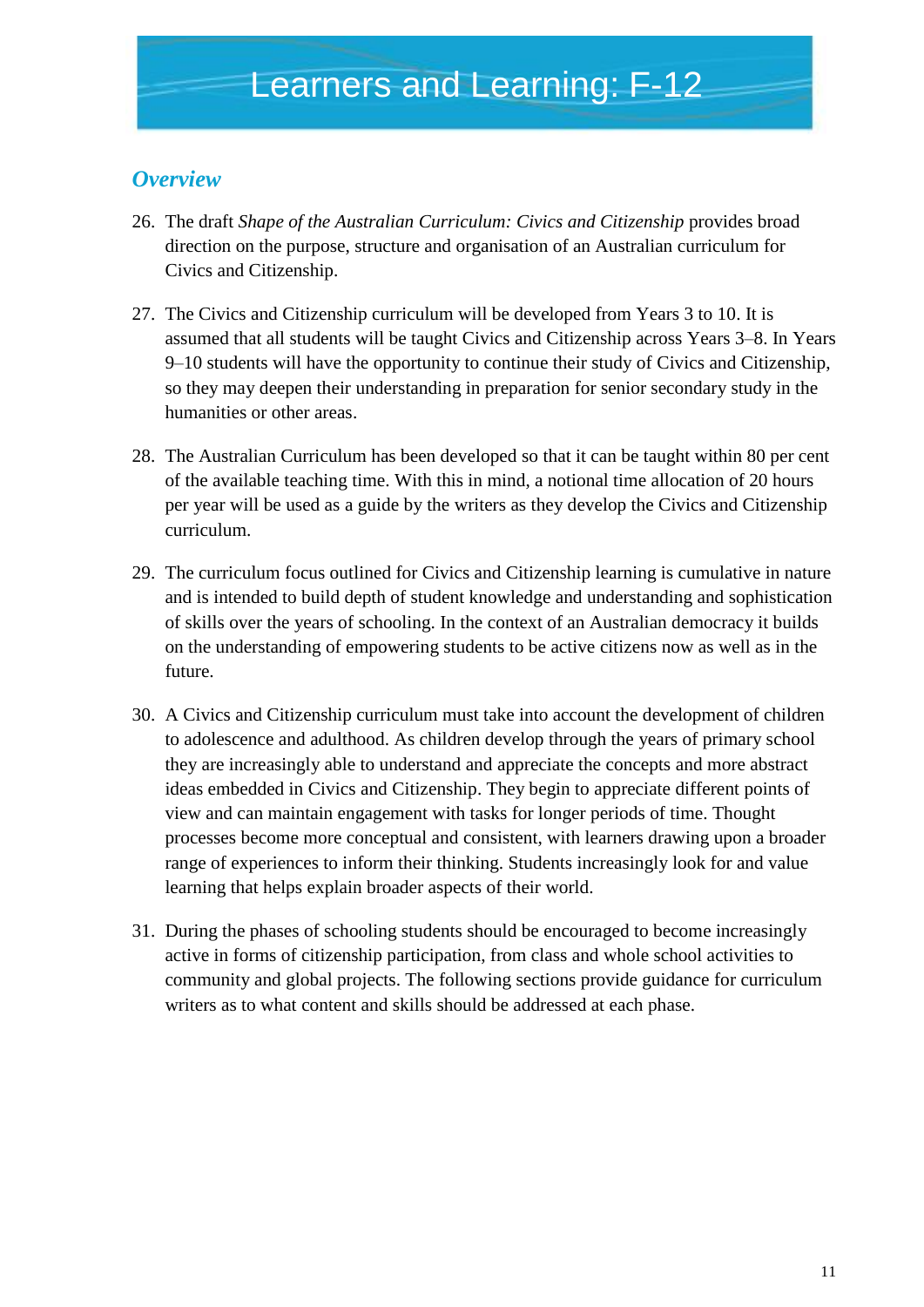- 32. Children, including young children, are citizens. The *Early Years Learning Framework*  (EYLF) recognises the importance of children connecting with people and place, being effective social communicators and using skills to access information, investigate ideas and represent their thinking. In Years F*–*2, the Australian Curriculum builds on the EYLF.
- 33. There will not be curriculum developed for Years F*–*2 as part of the *Australian Curriculum: Civics and Citizenship*. Through other learning areas and subjects, as well as the general capabilities, students will have opportunities to learn about 'rules' as part of the school ethos/classroom setting, 'relationships', 'responsibilities', and interpersonal and communication skills. The transition from primary to secondary school coincides with a range of significant personal, biological and social changes. Students further develop the propensity to question established conventions, practices and values. Their interests extend beyond their own communities and they develop concerns about wider issues. The Civics and Citizenship curriculum should provide opportunities to engage with these changes.
- 34. The middle and senior secondary years of schooling can also be seen as a period of empowerment for, and transition to, adult citizenship. Students have a clearer sense of their strengths, interests and goals. They begin to see themselves as active players in community life and are often concerned about national and international social and environmental issues and the ethical implications of human activity and knowledge.
- 35. The design of the Australian Curriculum for Years 9 and 10 recognises that many students commence senior secondary pathways and programs in these years. The Australian Curriculum is designed to provide increased opportunities for students to make choices about learning pathways and to deepen their understanding in each subject. In Years 9 and 10 there is flexibility for students to undertake more specialised learning pathways that ensure all students are fully engaged and prepared to continue learning into the senior secondary years.

#### *Years 3–6*

1

#### *Years 3 to 4 (typically 8–10 years of age)*

- 36. During these years of schooling, students are progressively engaging with a wider breadth of ideas. They begin to understand and recognise different points of view and can maintain engagement with tasks for longer periods of time. Students become more aware of different perspectives and draw upon a broader range of experiences to inform their thinking and decision-making. Students increasingly engage with and value learning that helps explain broader aspects of their civic world.
- 37. In Years 3 and 4, students will have the opportunity<sup>1</sup> to develop their understanding of

<sup>&</sup>lt;sup>1</sup> For example: refer to the Statement of Learning for Civics and Citizenship p5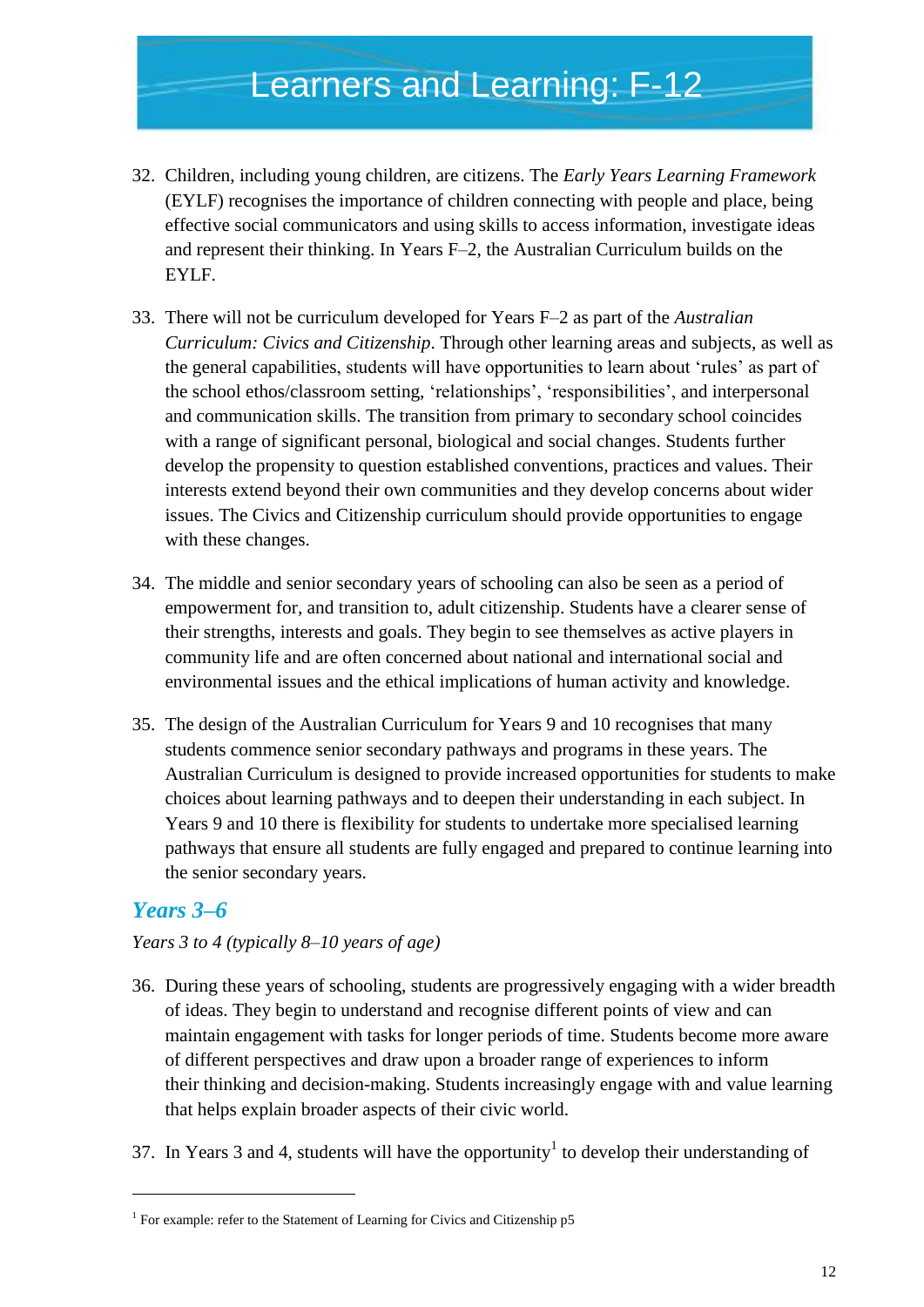concepts of law, rules, power, government, freedoms, cooperative decision-making, rights and responsibilities, media and other Civics and Citizenship concepts at an appropriate level. They are able to develop the skills and values associated with Civics and Citizenship.

*Years 5 to 6 (typically 10–12 years of age)* 

- 38. During these years, students continue to develop a better awareness and appreciation of different points of view and of justice and fair play. They increasingly engage in discussions about community and national issues, with a focus on contemporary issues, in order to consider why and for whom decisions are made. They have a broader awareness of global issues, such as human rights and Australia's relationships with other countries.
- 39. In Years 5–6, students will have the opportunity<sup>2</sup> to develop their understanding of civics concepts in the context of local, national, regional and global communities and the skills that enable active citizenship in these contexts. The content will provide opportunities for students to develop knowledge and understanding of the processes of government and democracy and to examine civic issues. It will also provide opportunities for students to engage in practical civics and citizenship activities.

#### *Years 7–10*

-

*Years 7 to 8 (typically 12–14 years of age)* 

- 40. During these years, students develop a broader awareness of, and concern with, civics and citizenship issues. Students are developing their capacities to think, act and solve problems progressively on the basis of wider community concerns rather than individual interests. They increasingly engage with more abstract concepts, follow more complex explanations, and challenge and debate ideas. Students develop increasing independence in critical thinking and skill application; have more awareness of ethical issues, and the connections between the polity, culture, environment and development.
- 41. In Years 7 and 8 students will have the opportunity<sup>3</sup> to develop their understanding of the local and national, with a greater emphasis on regional and global perspectives than in Years 5–6. Students learn to make independent judgments about information and develop some understanding of a range of political systems, with particular emphasis on liberal representative democracy, the role of constitutions, and a critical perspective on the influence of the media within society, including social media.

*Years 9 to 10 (typically 14–16 years of age)* 

42. During these years, students further develop their awareness of global, national and community issues. They increasingly engage in activities, with a focus on more complex contemporary issues as they consider why and for whom decisions are made at different

<sup>2</sup> For example, refer to the *Statements of Learning for Civics and Citizenship*, pp. 6-7

<sup>3</sup> For example, refer to the *Statements of Learning for Civics and Citizenship*, pp. 8-9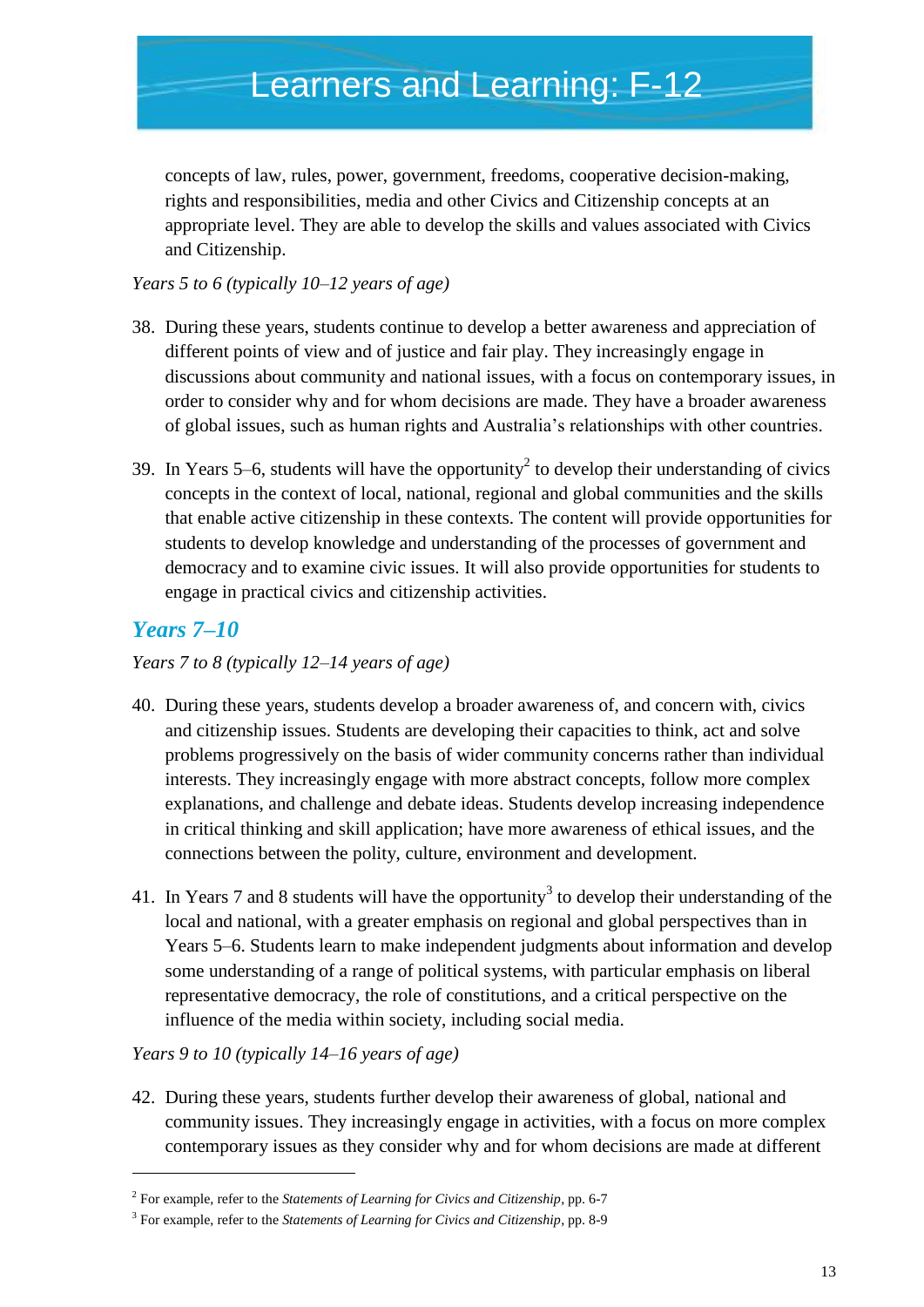levels. They have a broader awareness of individual and group civic identity, the rights and responsibilities of being a citizen, and how citizens can influence governments.

43. In Years 9 and 10 students will have the opportunity<sup>4</sup> to develop their understanding of the functions of parliament and the court system and the risks associated with various decision-making processes. Increasingly a global perspective will be evident, with opportunities to understand the complex interdependencies involved in the development of political decisions and civic engagement. Students critique problems, collect and analyse relevant data, generate and communicate ideas, and create and construct possible solutions to civic and political problems.

#### *Senior Secondary (typically 16–18 years of age)*

- 44. During these years, students develop a broader awareness of more advanced topics related to politics and law, investigating international problems and understanding the complexities of these problems, including the associated ethical issues. These problemsolving activities are sophisticated, acknowledge the complexities of contemporary life and make connections to related subjects such as History and Geography. Students have a more global perspective, with a more sophisticated understanding of the complex interdependencies involved in political decision-making at local, national and international levels.
- 45. In the senior secondary years, students will further develop the skills and understanding achieved by the end of Year 10. They will have the opportunities to: develop knowledge and understanding of Australia's legal system and constitutional basis of Australian democracy; to study global politics in order to contextualise Australian democracy; and the skills to critically evaluate civics and citizenship issues.

1

<sup>4</sup> For example, refer to the *Statements of Learning for Civics and Citizenship*, pp. 10-11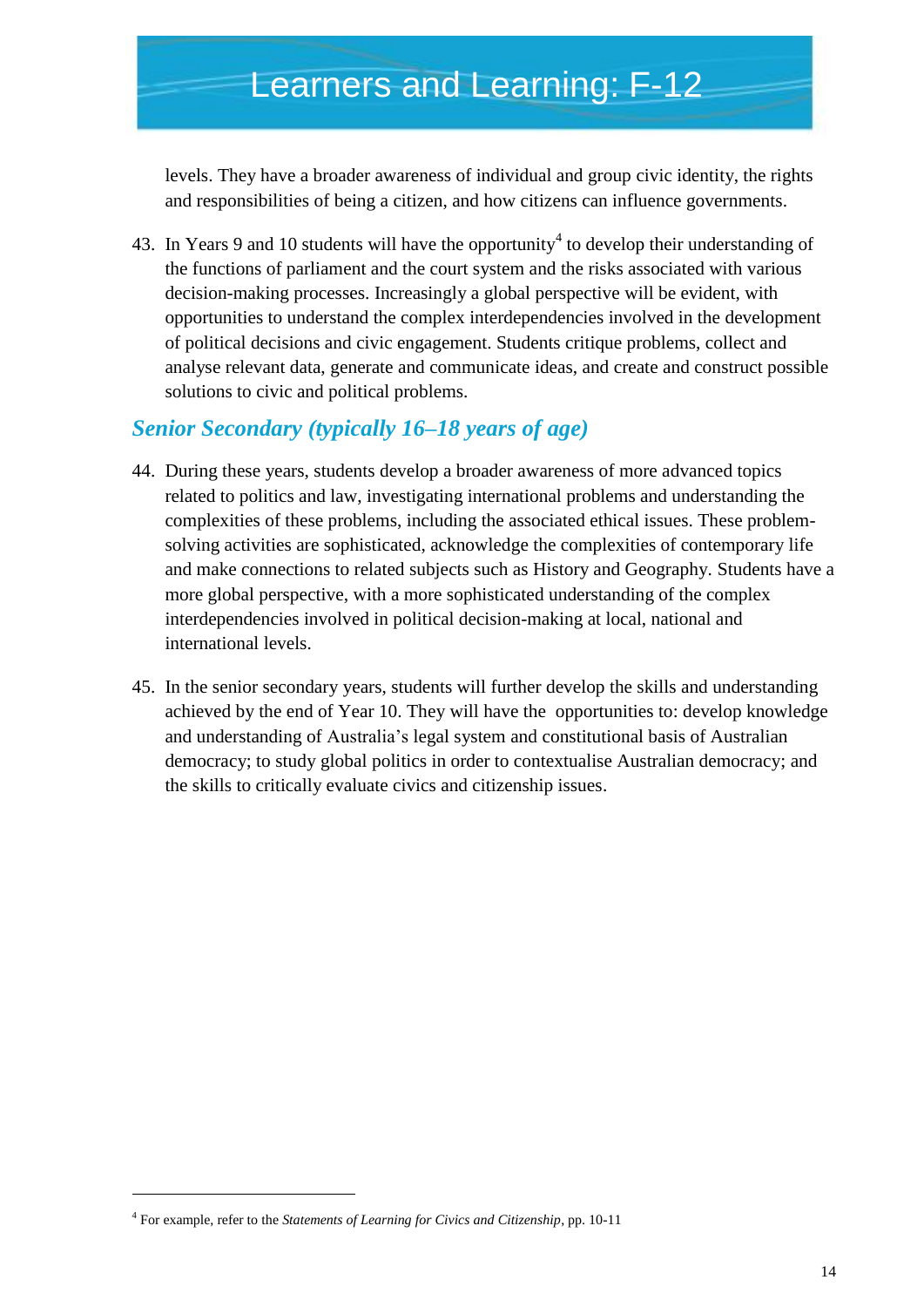- 46. The Australian Curriculum must be relevant to the lives of students and address the contemporary issues they face. With these considerations in mind, the Australian Curriculum gives special attention to three cross-curriculum priorities:
	- Aboriginal and Torres Strait Islander histories and cultures
	- **Sustainability**
	- Asia and Australia's engagement with Asia.

#### *Aboriginal and Torres Strait Islander histories and cultures*

- 47. The *Australian Curriculum: Civics and Citizenship* recognises the importance of the Aboriginal and Torres Strait Islander histories and cultures priority for its capacity to create more informed citizens and contribute to social cohesion and inclusion. The subject will acknowledge the contribution to Australian society and civic life of Aboriginal and Torres Strait Islander Peoples, and recognise them as having the longest continuous histories and cultures in the world.
- 48. The Civics and Citizenship curriculum will encourage students to learn about the means of law and governance of Aboriginal and Torres Strait Islander Peoples, and of cultural diversity and how that shapes identity and citizenship. It will build on the F-10 history curriculum which includes historical experiences of Australian democracy and citizenship, by providing opportunities for students to enhance their understanding of contemporary Aboriginal and Torres Strait Islander experiences of Australia's political and legal system, and citizenship.

#### *Sustainability*

- 49. The *Australian Curriculum: Civics and Citizenship* recognises the role of civic and political activity in generating more sustainable patterns of living. Actions to improve sustainability are both individual and collective endeavours shared across local and global communities. Actions that support more sustainable patterns of living require consideration of political, environmental, social, cultural and economic systems, and their interdependence.
- 50. The Civics and Citizenship curriculum will provide students with the knowledge and skills to understand and participate in democratic processes to improve sustainability, across local, state, national, regional and global levels, for the wellbeing of all life into the future.

#### *Asia and Australia's engagement with Asia*

51. The *Australian Curriculum: Civics and Citizenship* recognises the importance of the Asia region in the world today, as well as that Australia's engagement with Asia has the capacity to build understanding and appreciation of diversity in our society and contribute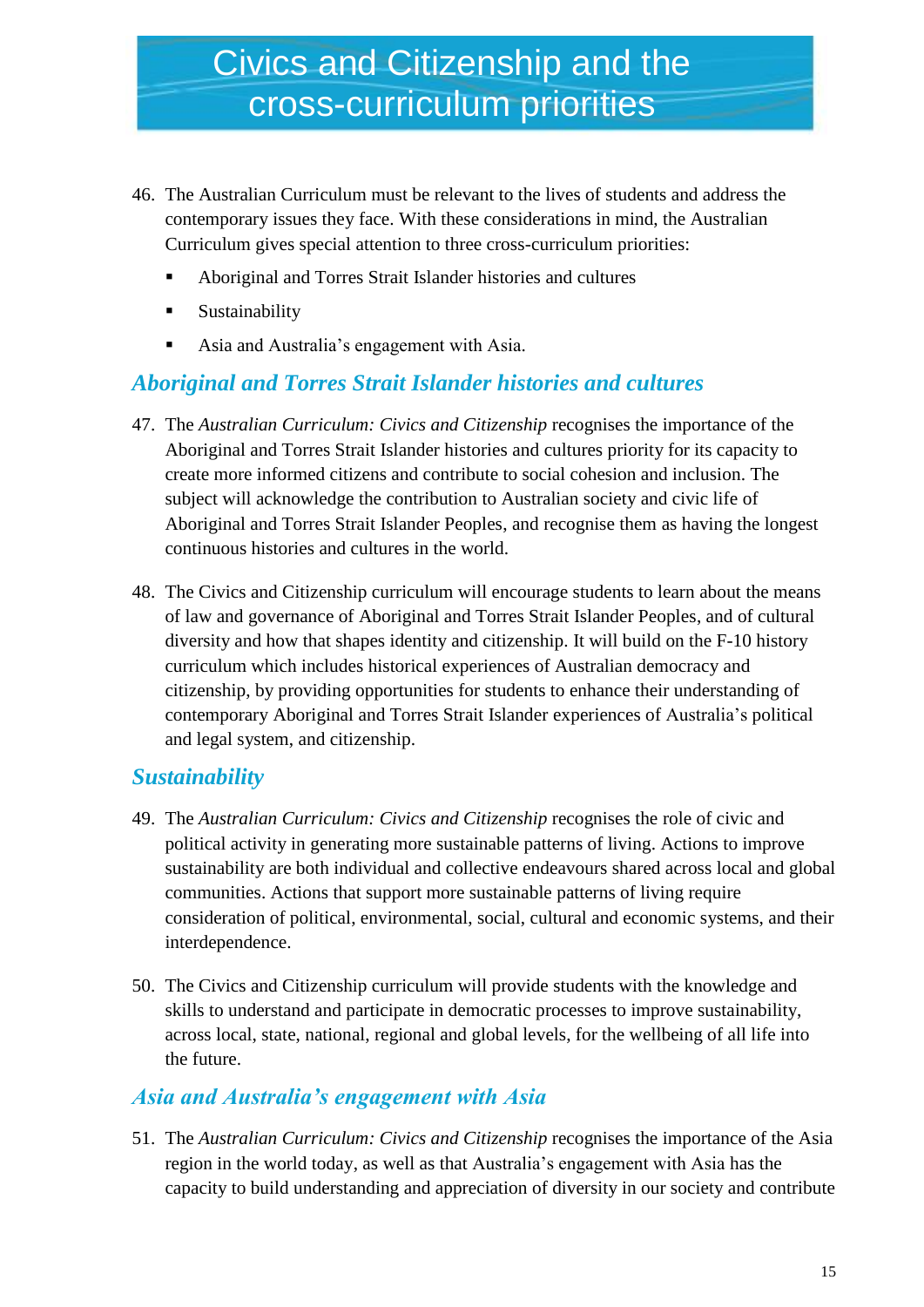### Civics and Citizenship and the cross-curriculum priorities

to harmonious local, regional and global communities. The subject will enable students to explore the significant contribution that the peoples and cultures of the Asia region make to our political, social and economic world and the impact that Australia's involvement in the region has upon Asian societies.

52. The Civics and Citizenship curriculum will provide students with the knowledge and skills to systematically engage with Asia today and for the future. It will enable students to explore and appreciate different approaches to citizenship and the diverse political systems within the Asia region.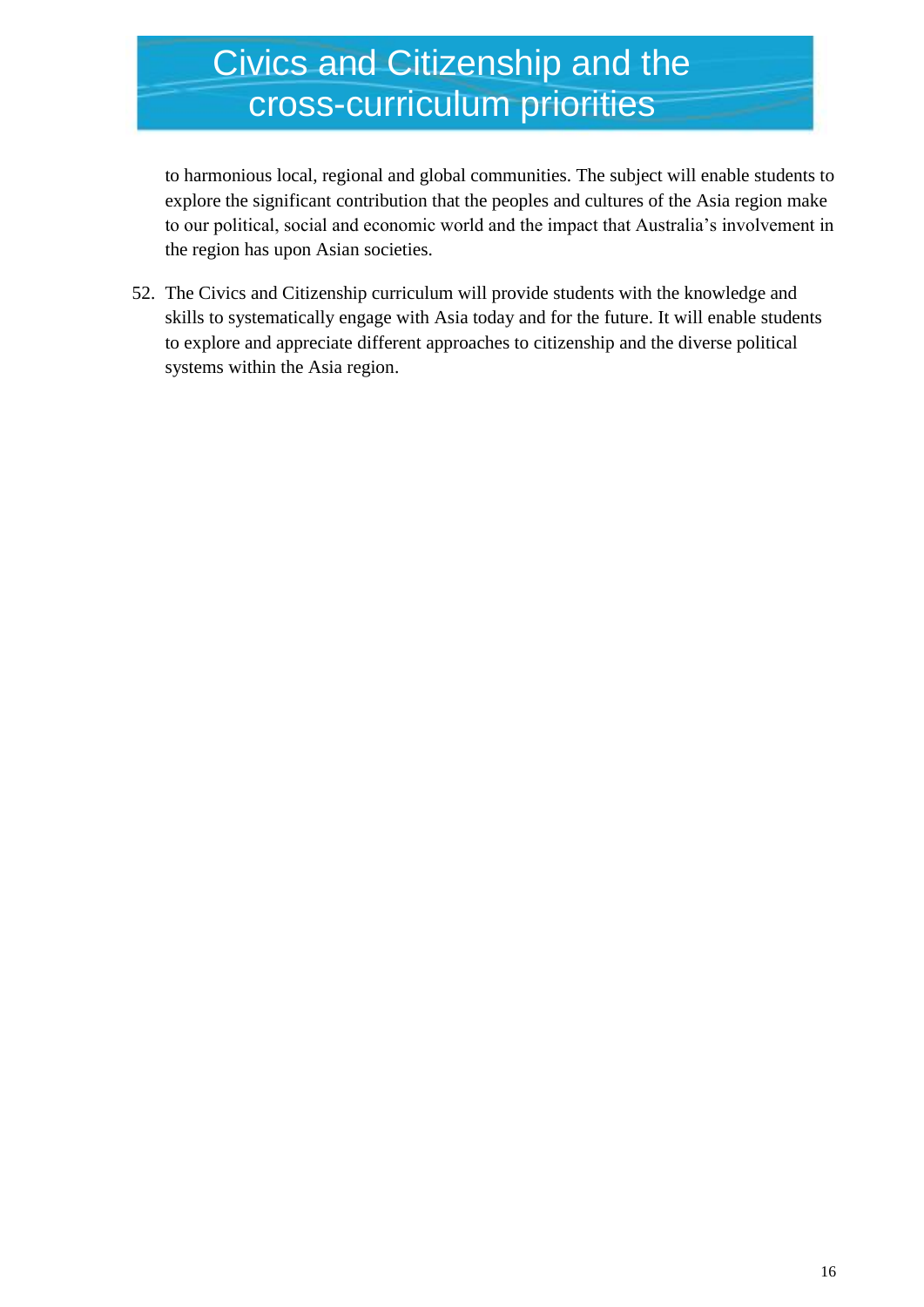### Civics and Citizenship and General capabilities

- 53. In the Australian Curriculum, the knowledge, skills, behaviours and dispositions that students need to succeed in life and work in the twenty-first century has been identified as general capabilities. Over the course of their schooling, students develop and use general capabilities within and across learning areas and subjects, and in their lives outside school. General capabilities and learning areas and subjects have a reciprocal relationship. Learning areas and subjects provide opportunities for students to develop and use general capabilities. Similarly, wherever general capabilities are made explicit in learning areas and subjects, they can enrich and deepen learning. In the *Australian Curriculum: Civics and Citizenship* each of the seven identified general capabilities should be embedded in the content descriptions and/or elaborations where appropriate.
- 54. The general capabilities are integral to being a citizen and are to be a central part of the Civics and Citizenship curriculum. Every citizen needs, for example, to think and act ethically, to be able to communicate and to think critically and creatively. These capabilities assist students to become engaged citizens in their democracy, using skills to resolve issues, and developing the attitudes, values and dispositions that are the foundations of modern democracies.

#### *Critical and creative thinking*

- 55. Students develop capability in critical and creative thinking as they learn to generate and evaluate knowledge, clarify concepts and ideas, seek possibilities, consider alternatives and solve problems. Critical and creative thinking are integral to activities that require students to think broadly and deeply using skills, behaviours and dispositions such as reason, logic, resourcefulness, imagination and innovation in all learning areas and subjects.
- 56. Civics and Citizenship is particularly suited to developing students' ability to think creatively and critically about political and social issues. This should include opportunities to generate ideas, imagine possibilities and consider alternatives, apply logical and inventive reasoning, draw conclusions and design a course of action against a backdrop of environmental and social needs and concerns. Critical and creative thinking will be developed through topics featuring questions that do not have obvious or straightforward answers. The Civics and Citizenship curriculum will stimulate students to think creatively about the impact that civic issues have on our lives, how they might be addressed, and about possible, probable and preferred futures.

#### *Personal and social capability*

57. Students develop personal and social capability as they learn to understand themselves and others, and manage their relationships, lives, work and learning more effectively. Personal and social capability involves students in a range of practices including recognising and regulating emotions, developing empathy for and understanding of others, establishing respectful relationships, making responsible decisions, working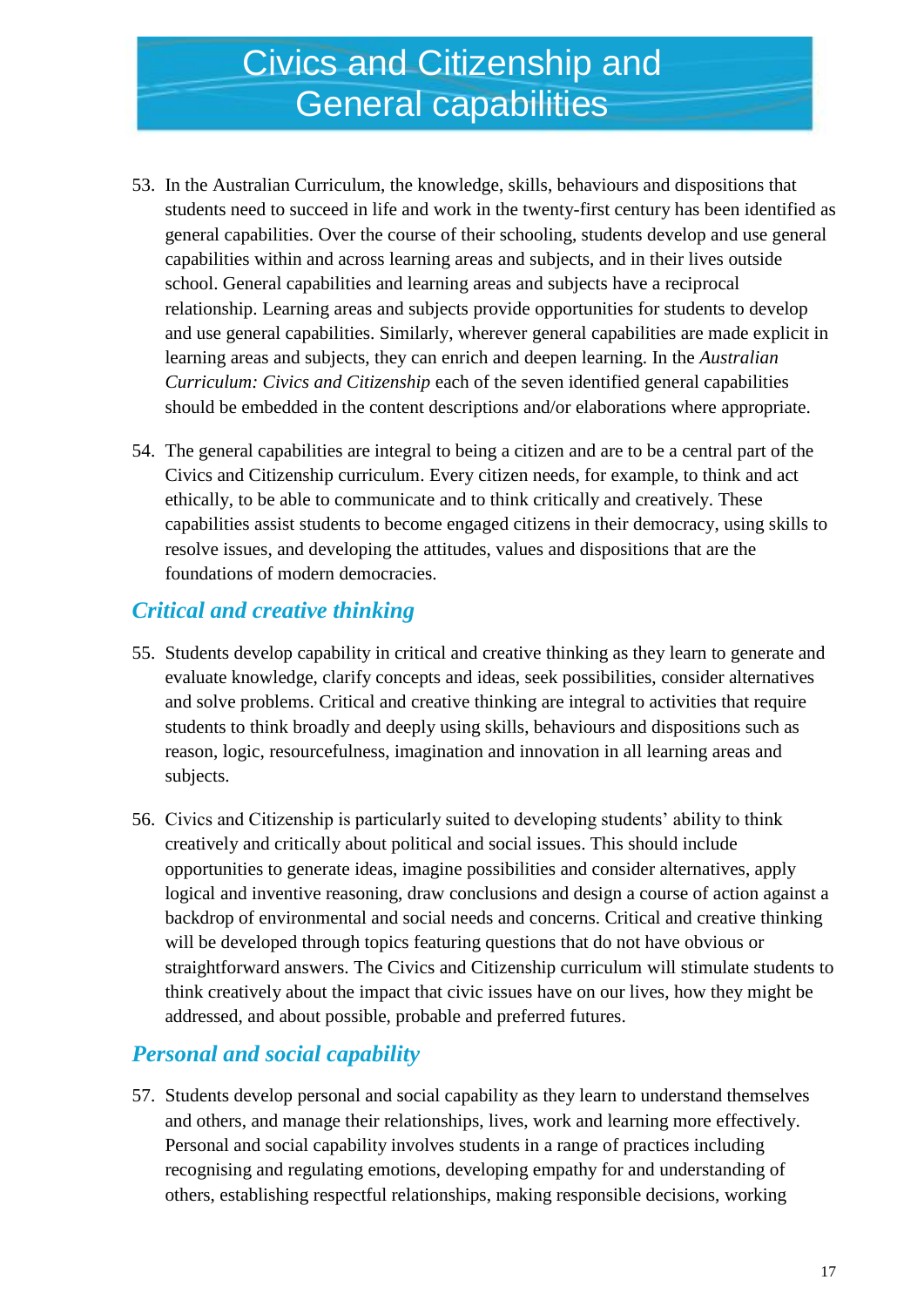### Civics and Citizenship and General capabilities

effectively in teams and handling challenging situations constructively.

58. In Civics and Citizenship students should be encouraged to develop and apply personal, interpersonal and social skills, behaviours and dispositions, through working collaboratively and constructively in groups, developing their communication, decisionmaking, conflict resolution and leadership skills, and learning to appreciate the insights and perspectives of others.

#### *Ethical behaviour*

- 59. Students develop the capability to behave ethically as they identify and investigate the nature of ethical concepts, values, character traits and principles, and understand how reasoning can assist ethical judgment. Ethical behaviour involves students in building a strong personal and socially oriented ethical outlook that helps them to manage context, conflict and uncertainty, and to develop an awareness of the influence that their values and behaviour have on others.
- 60. In Civics and Citizenship students should be encouraged to consider and apply ethical principles in collaborating, sharing and acting with social responsibility. This includes identifying values and rights (based on agreed principles) promoted by groups such as peers, local community groups, corporations and governments. This will involve an exploration of ethical issues, the notion of the common good and the place of national values and human rights. Students should have opportunities to investigate national and global priorities, and to evaluate their findings against the criteria of environmental sustainability, economic viability and social responsibility. By exploring such issues, students develop informed values and attitudes, and become aware of their own roles and responsibilities as present and future citizens.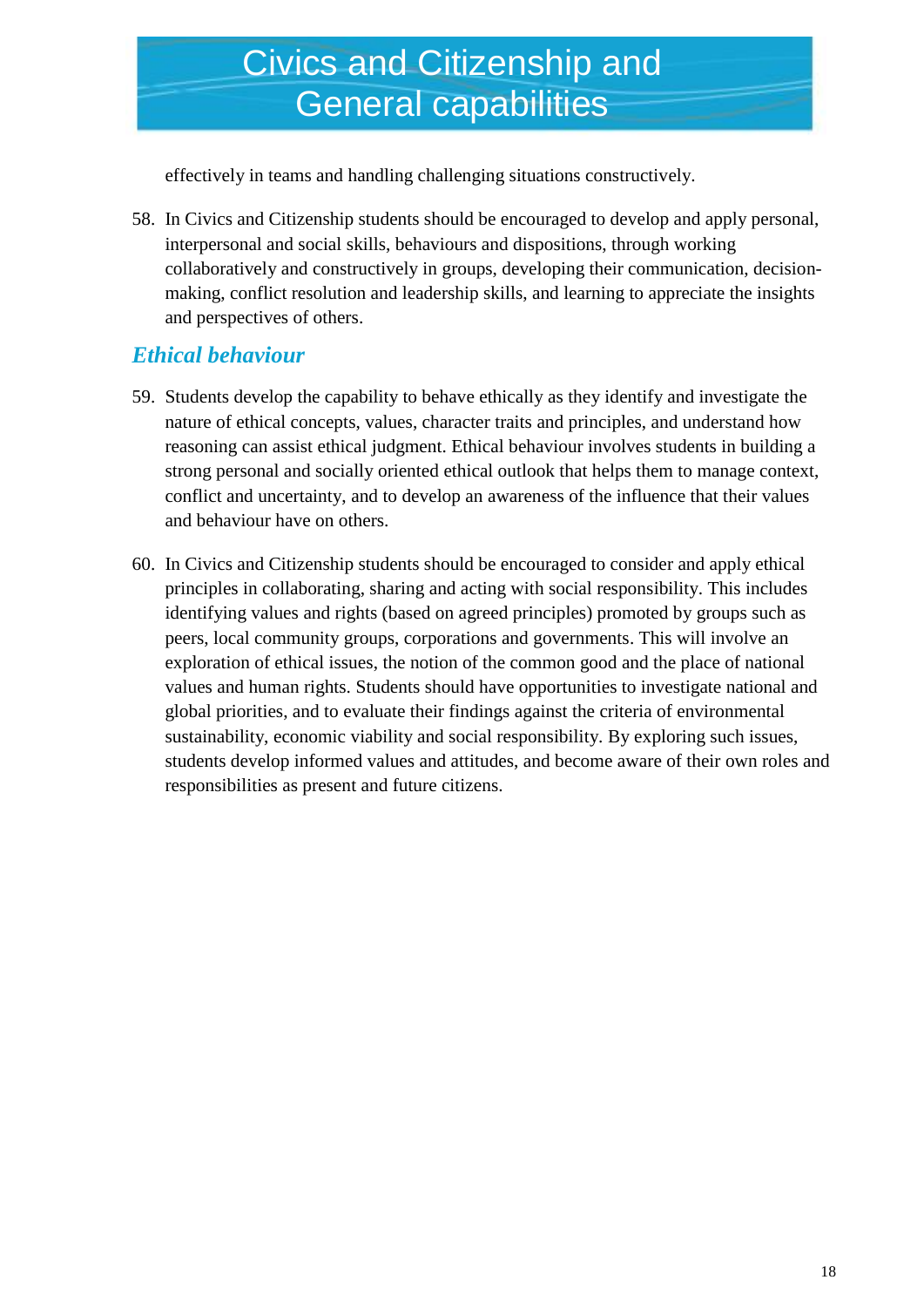### *Intercultural understanding*

- 61. Students develop intercultural understanding as they learn to value their own cultures, languages, religion and beliefs, and those of others. They come to understand how personal, group and national identities are shaped, and the variable and changing nature of culture. The capability involves students in learning about and engaging with diverse cultures in ways that recognise commonalities and differences, create connections with others and cultivate mutual respect.
- 62. In Civics and Citizenship students should have opportunities to engage with their own cultures, values and beliefs and those of others in local, national, regional and global contexts. They should be given opportunities to explore how people interact across cultural boundaries and to consider how factors such as group membership, traditions, customs and religious and cultural practices impact on the function and form of daily life.

#### *Literacy*

- 63. Students become literate as they develop the knowledge and skills to learn and communicate confidently at school and to contribute to a literate society. Literacy involves students in composing and comprehending spoken language, print, visual and digital texts, and using and modifying language for a variety of purposes and audiences in a range of contexts so they are able to read critically.
- 64. In Civics and Citizenship students learn to understand and use language to explore, analyse, discuss and communicate information, concepts and ideas related to the subject. This involves learning to recognise how language can be used to manipulate meaning, distinguish between fact and fiction on political and social issues, and communicate ideas, concepts and detailed proposals to a variety of audiences. Communication is critical in Civics and Citizenship, in particular articulating, debating and evaluating ideas and participating in group discussions.

#### *Numeracy*

- 65. Students become numerate as they develop the knowledge and skills to use mathematics confidently across all learning areas and subjects at school and in their lives more broadly. Numeracy involves students in recognising and understanding the role of mathematics in the world and having the dispositions and capacities to use mathematical knowledge and skills purposefully.
- 66. In Civics and Citizenship students apply key numeracy knowledge and skills in relation to a range of political and social theories and practices. Numeracy enables students to use mathematics to analyse and address Civics and Citizenship questions. This includes counting, calculating, approximating and estimating, statistics (for example in relation to polling and voting), measuring and recording throughout the process of idea generation, developing, refining, and testing concepts in political and social contexts. A useful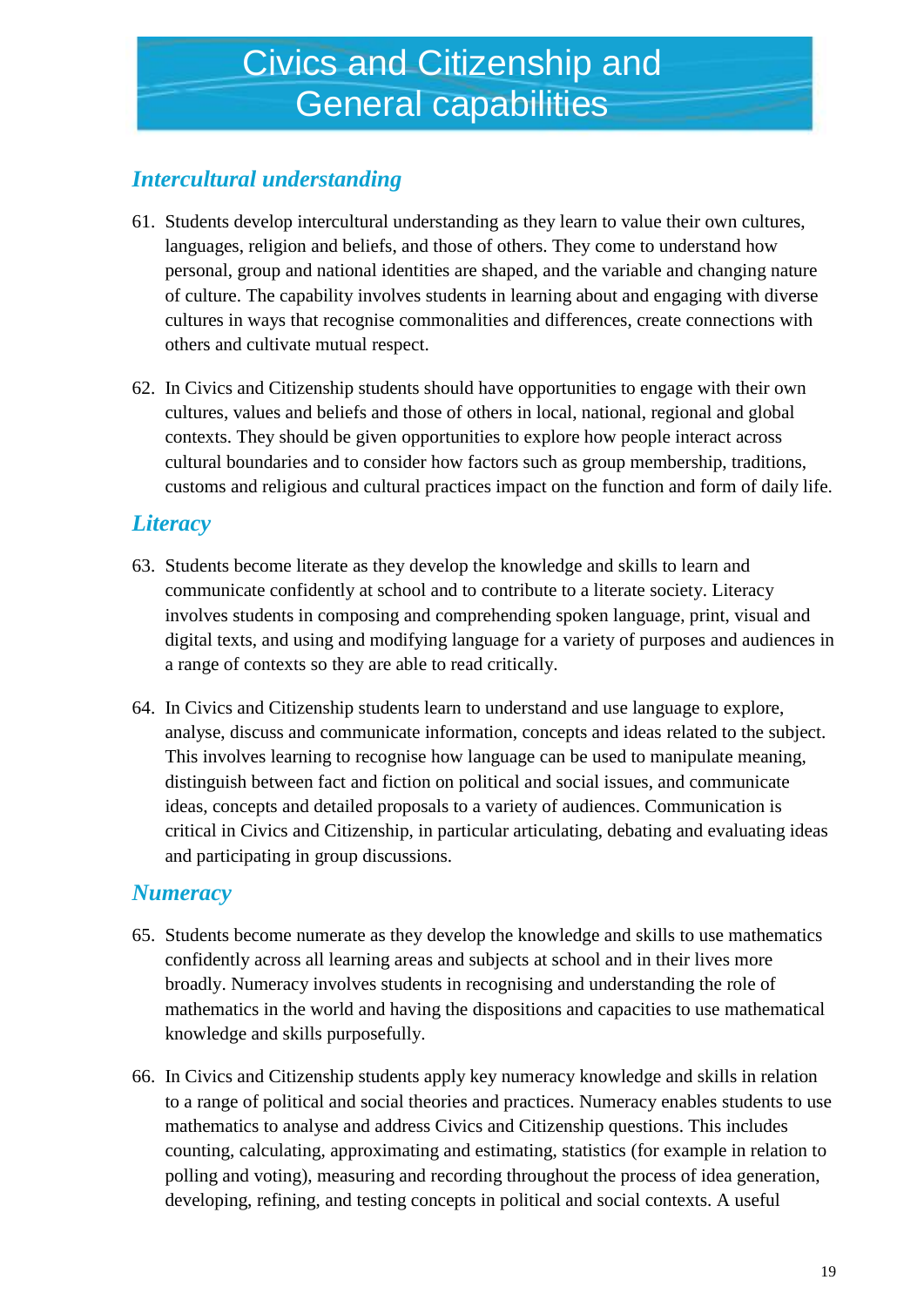### Civics and Citizenship and General capabilities

application is in understanding political opinion polls that are central to modern politics.

#### *Information and communication technology (ICT) competence*

- 67. Students develop ICT capability as they learn to use ICT effectively and appropriately to access, create and communicate information and ideas, solve problems and work collaboratively in all learning areas and subjects at school, and in their lives beyond school. ICT capability involves students in learning to make the most of the technologies available to them, adapting to new ways of doing things as technologies evolve and limiting the risks to themselves and others in a digital environment.
- 68. In Civics and Citizenship students develop the knowledge and skills to use digital technologies to locate, manage, organise, analyse, represent and present information, and to collaborate, share and exchange information and support thinking and engagement. ICT capability will be particularly important for students in research and in collecting and analysing data related to Civics and Citizenship.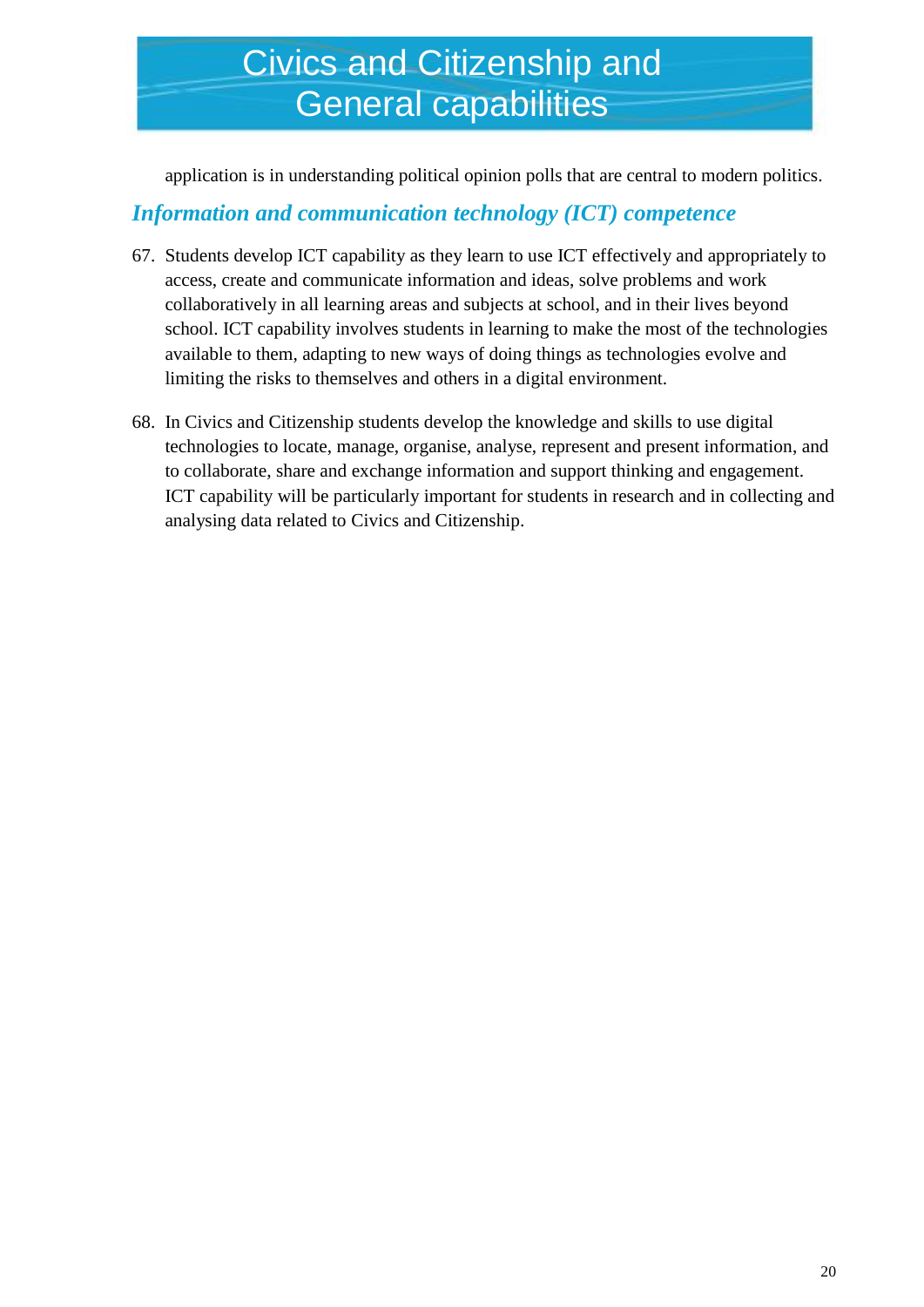- 69. The Civics and Citizenship curriculum will maintain close and strong links with other areas of the Australian Curriculum at both primary and secondary levels.
- 70. The *Australian Curriculum: Civics and Citizenship* will present an opportunity to build on strong synergies with particular humanities and social sciences subjects as well as other learning areas and subjects. The content of the Civics and Citizenship curriculum will take into account related content from other Australian Curriculum subjects, to ensure that unnecessary repetition is avoided and links and potential for integration are maximised.
- 71. This is particularly the case in Years 5- 6, and Years 9-10 History, Geography, Business and Economics, and English. There are multiple opportunities for History in particular to be linked with the content of the Civics and Citizenship curriculum, including the development of Australian democracy and the growth of modern Australian identity.
- 72. A further key feature of the Civics and Citizenship curriculum will be the links made, in conjunction with other learning areas and subjects, with a range of experiences outside the school.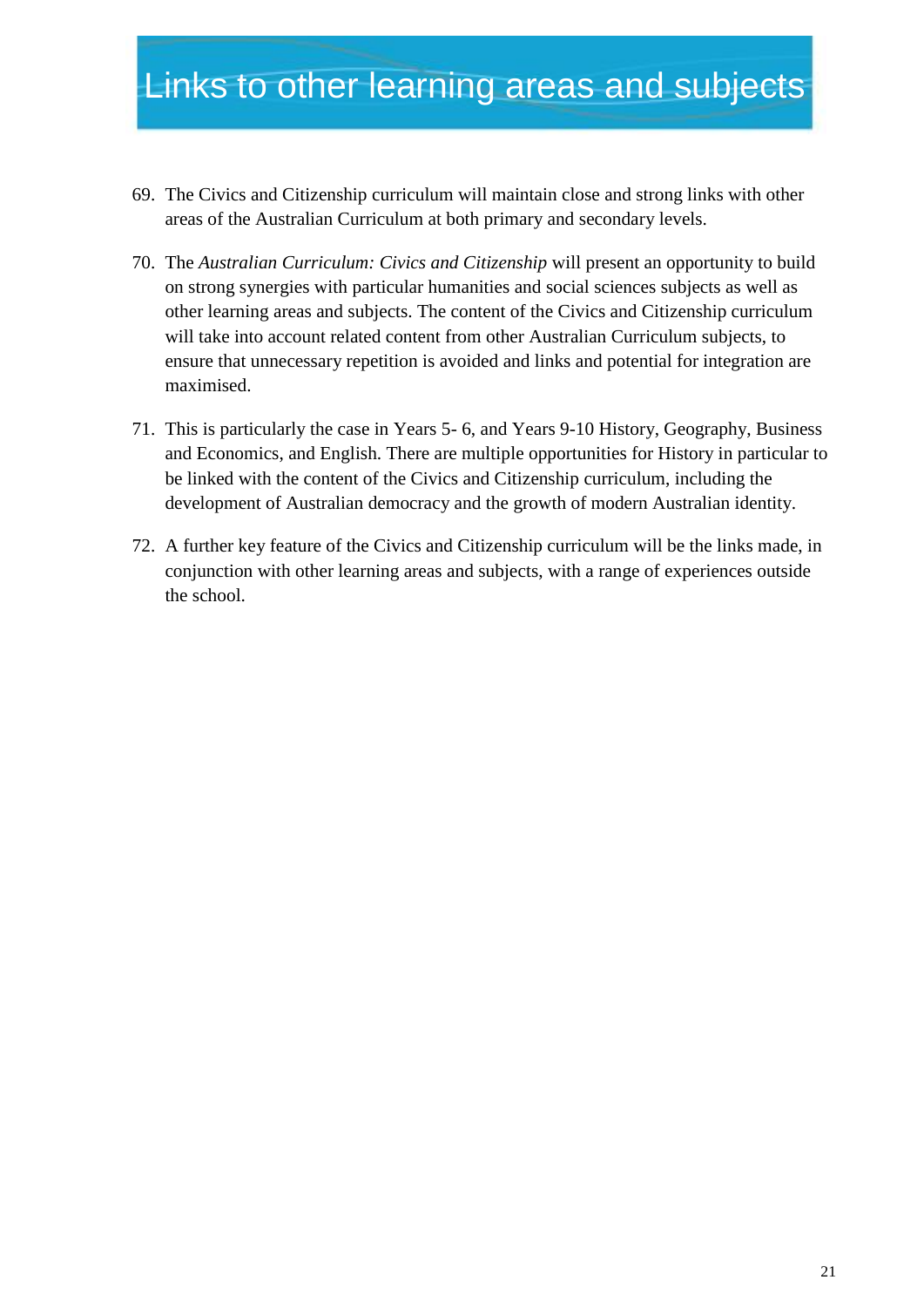### **Conclusion**

73. Civics and Citizenship education is designed to provide young people with the confidence, knowledge, understanding and skills to develop their civic identity, live as citizens in their local and wider communities and create a future that will enhance society. The Civics and Citizenship curriculum provides opportunities for students to explore local, national, regional and global issues and priorities that link to a broad crosssection of societal needs. The curriculum may be taught through class-based activities, whole-school activities and community activities in conjunction with activities through the informal curriculum. Civics and Citizenship is characterised by students engaging with and creating solutions for authentic situations and issues. Students will explore scenarios, generate and develop ideas, research and experiment, and problem-solve using their knowledge, skills and understanding of values related to Civics and Citizenship.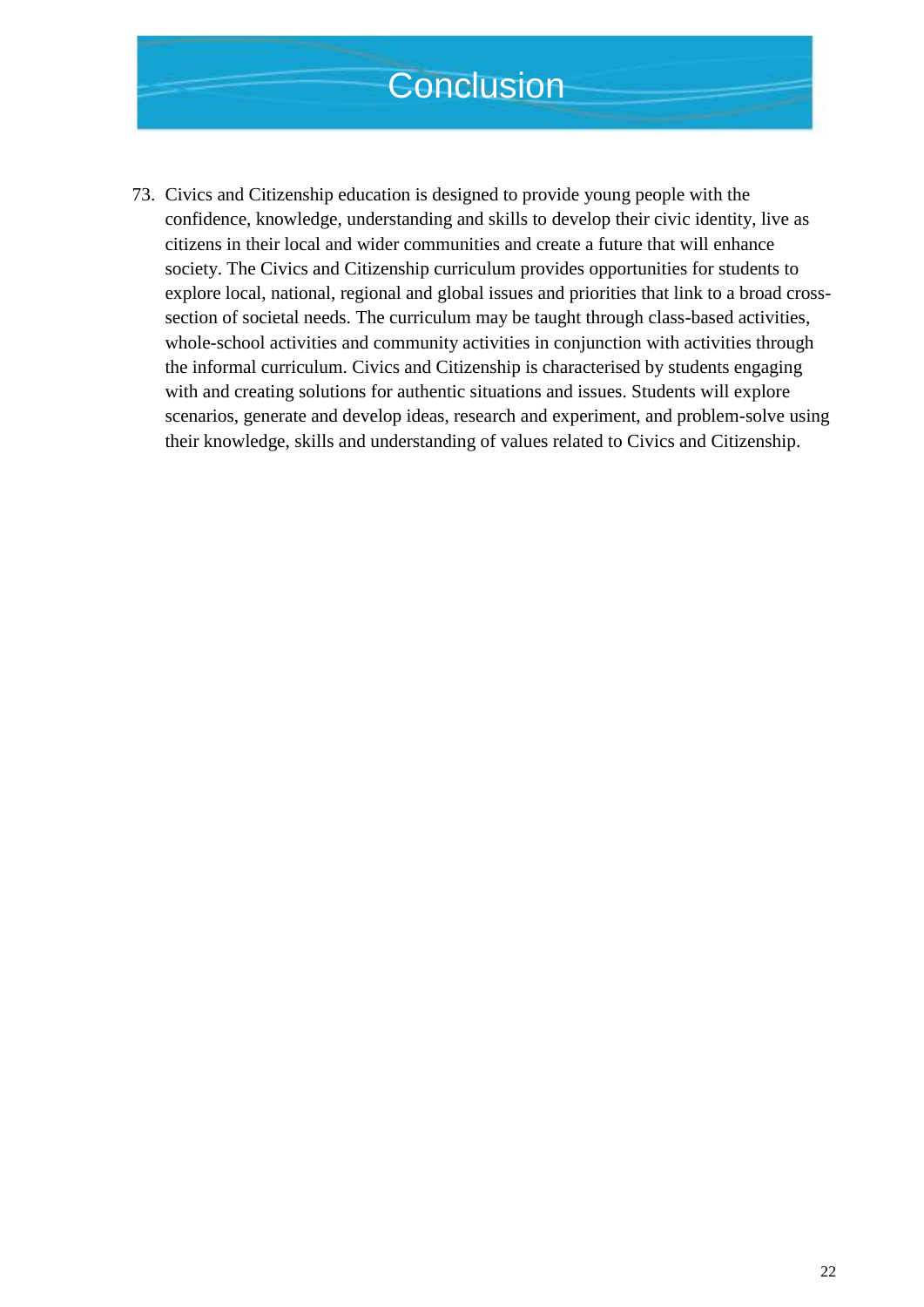### Key Terms and Definitions

**Active citizenship** refers to involvement and informed participation in the civic and political activities of society at local, state, national, regional and global levels. For the purpose of this curriculum, reference to active citizenship is primarily about student citizenship in a school and community context that ultimately contributes to the development of students as adult citizens

**Australian democracy** includes a written constitution; a well-established representative parliamentary process based upon the Westminster system, a constitutional monarchy and is grounded in liberal democratic values and a belief in civic engagement.

**Informal curriculum** can be defined as those school experiences which are planned to achieve pre-determined outcomes but which are not school subjects. In terms of civic learning, the informal curriculum includes student governance, student newspapers, debating, student clubs and school assemblies, all of which can offer education in civic values together with civic knowledge and skills.

**Knowledge** implies a conceptual understanding of phenomena including factual understanding (for example understanding, supported by factual knowledge, of parliamentary democracy in one's country and state/local area).

**Liberal democracy** is an approach to political arrangements that takes the view that the ideal political system should combine majority rule by the people with the protection of the political, legal and social rights of individuals and groups.

**Multidimensional citizenship** accepts that an individual can function with more than one sense of citizenship composed of four dimensions (personal, social, spatial and temporal). In particular, at any one time a person may identify as a 'citizen' of a city, a region, a country and globally.

**Parliamentary democracy** is a political system based on the idea that parliament is supreme or sovereign. In a parliamentary democracy citizens elect representatives to govern on their behalf. Legislation within parliament is passed by a majority vote and becomes the law of the nation.

**Representative democracy** occurs where people elect others to represent them in the decision-making process. Representative democracy occurs in parliament where people elect representatives, or members of parliament, to make laws on their behalf.

**Rights and responsibilities** refer to entitlements and obligations that are associated with citizenship. Rights and responsibilities are a cornerstone of modern democracies. While there are many rights a citizen may enjoy (freedom of speech, the right to vote) there are also responsibilities of citizenship (vote in elections, pay taxes, jury service).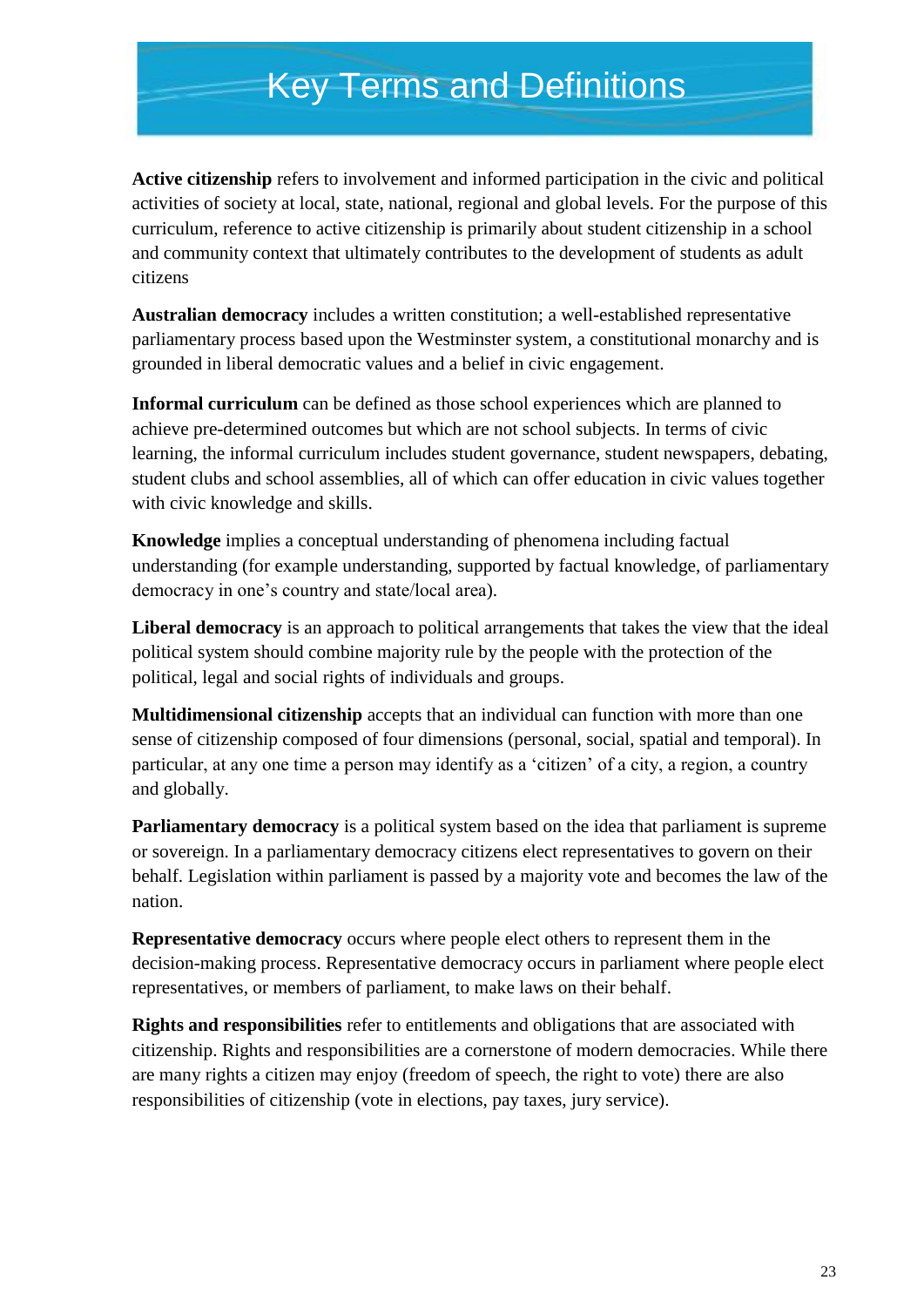### Key Terms and Definitions

**Rule of law** is the legal principle that decisions by government are made according to established principles and that all citizens are subject to the law and equal before the law. It includes acceptance by government and the community that all executive action will be constrained and adjudicated by an independent judiciary, subject to due and proper processes. Embedded within the rule of law is the notion that people accept and follow, but also change as needed, laws as agreed by the political process and upheld by independent courts.

**Skills** means the ability to do something in the civic domain, such as effectively engage with others in public arenas, and engage in critical and creative reflection on all political levels from local to national and international levels.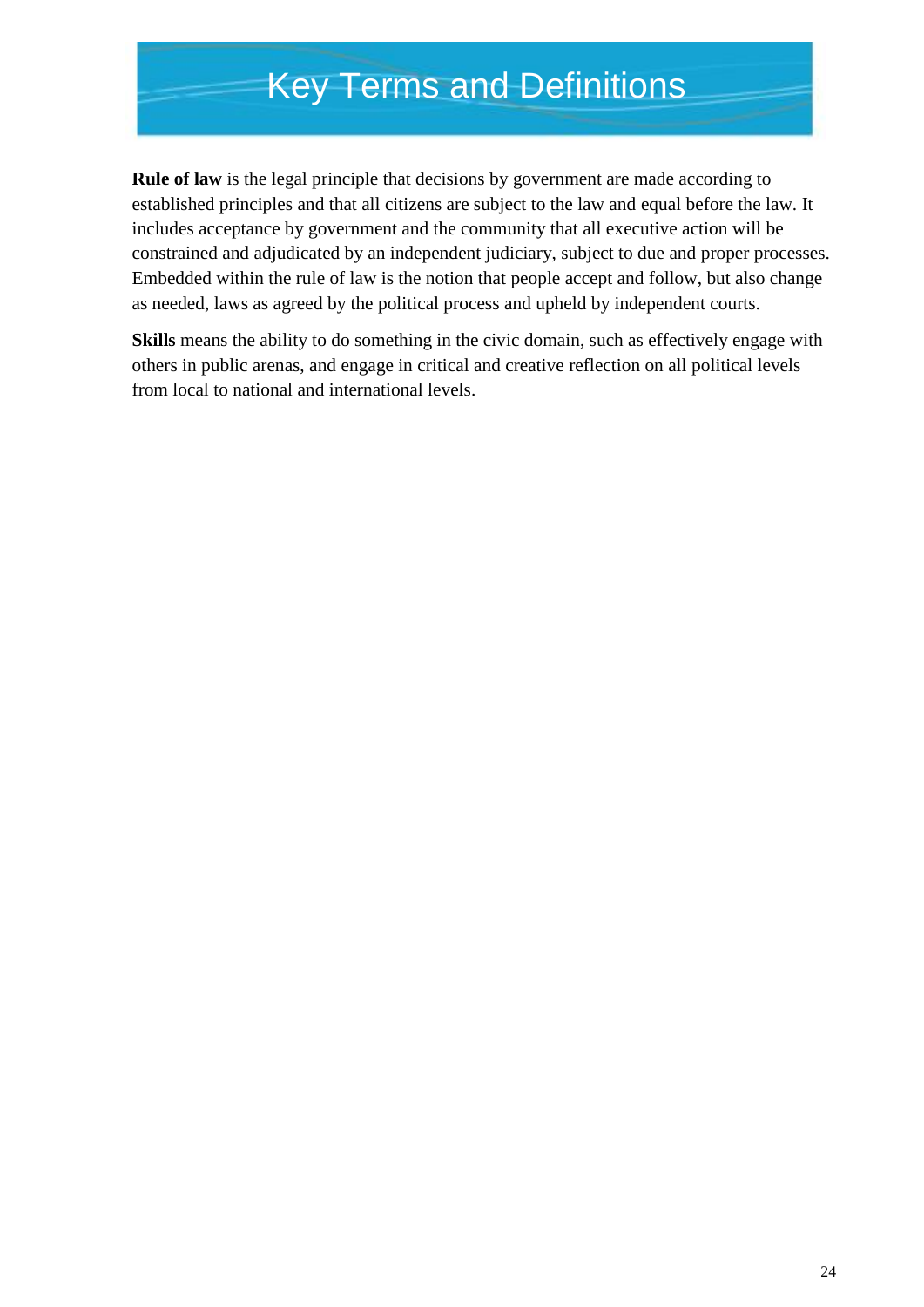### References

ACARA 2010, *Australian Curriculum: History*, ACARA, Sydney.

ACARA 2011, *National assessment program: Civics and citizenship Years 6 and 10 Report, 2010*, ACARA, Sydney.

ACARA 2011, *The Shape of the Australian Curriculum v 3.0*, ACARA, Sydney. ACARA 2012, *General Capabilities: Conceptual statements and continua*, ACARA, Sydney.

Advisory Group on Citizenship 1998, *Crick report: Education for citizenship and the teaching of democracy in schools*, QCA, London.

Civics Expert Group 1994, *Whereas the people: Civics and citizenship education*, AGPS, Canberra.

Curriculum Corporation 2006, *Statements of learning for civics and citizenship*, Curriculum Corporation, Melbourne. DEEWR 2008, *At the heart of what we do: Values education at the centre of schooling*, Curriculum Corporation, Melbourne.

DEEWR (website), *Civics and citizenship education*, http://www.curriculum.edu.au/cce/, (accessed October 2012)

DEST 2005, *National framework for values education in Australian schools*, Commonwealth of Australia, Canberra.

Dewey, J 1916, *Democracy and education*, Macmillan, New York.

Forbrig, J (ed.) 2005, *Revisiting youth political participation*, Council of Europe, Strasbourg.

Grossman, D, Lee WO & Kennedy, KJ (eds) 2008, *Citizenship Curriculum in Asia and the Pacific*, Springer, New York & Comparative Education Research Centre, UHK.

Hahn, C 1998, *Becoming political*, State University of New York, Albany NY.

Hirst, J 2002, *Australia's democracy: A short history,* Allen and Unwin, Sydney.

Hudson, W 2000, 'Differential citizenship', in W Hudson & J Kane (eds), *Rethinking Australian citizenship*, Cambridge University Press, Cambridge. Kahne, J & Sporte, S 2008, 'Developing citizens: The impact of civic learning opportunities on students' commitment to civic learning', *American Educational Research Journal*, vol. 45, no. 3, pp. 748-766.

Keating, A, Kerr, D, Lopes, J, Featherstone, G & Benton, T 2009, *Embedding citizenship education in secondary schools in England (2002-08): Citizenship education longitudinal study seventh report (DCSF Research Report 172)*, DCSF, London.

McFarland, D & Thomas, R 2006, 'Bowling young: How youth voluntary associations influence adult political participation', *American Sociological Review*, vol. 71, pp. 401-425.

MCEECDYA 2008, *Melbourne declaration on educational goals for young Australians*, MCEECDYA, Melbourne.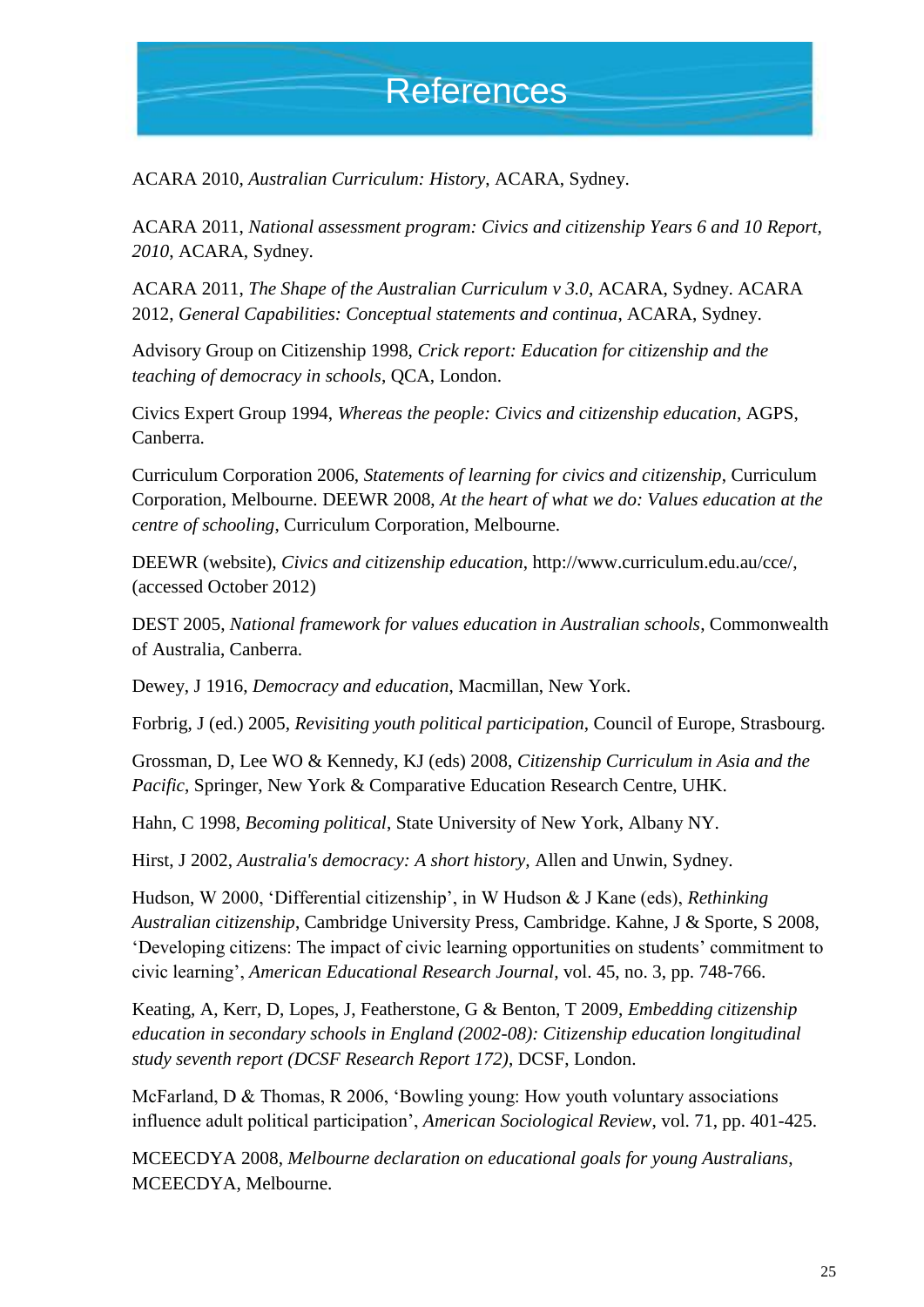### **References**

MCEETYA 2009, *National assessment program: Civics and citizenship years 6 and 10 report, 2007*, MCEETYA, Melbourne.

MCEETYA (website), *Statements of Learning for Civics and Citizenship*, http://www.mceetya.edu.au/verve/\_resources/SOL\_Civics\_Copyright\_update2008.pdf (accessed October 2012)

Niemi, R & Junn, J 1998, *Civic education: what makes students learn*, Yale University Press, New Haven CT.

Patrick, J 1999, 'Education for constructive engagement of citizens in democratic civil society', in C Bahmueller & J Patrick (eds), *Principles and practices of education for democratic citizenship*, ERIC Clearinghouse, Indiana.

Print, M & Hughes, J 2001, *National key performance measures in civics and citizenship education: Report to the national key performance measures taskforce*, Ministerial Council for Education, Training and Youth Affairs (MCETYA), Canberra.

Print, M 2007, 'Citizenship education and youth participation in democracy', *British Journal of Educational Studies*, vol. 55, no. 3, pp. 325-345.

Print, M 2009, 'Civic engagement and political education of young people', *Minority Studies*, vol. 1, no. 3, pp. 63-83.

Putnam, R 2000, *Bowling alone: The collapse and revival of American community*, Simon & Schuster, New York.

Saha, L & Print, M 2010, 'Students, schools elections and political engagement: A cradle for democracy?', *International Journal of Educational Research*, vol. 49, no. 1, pp. 22-32.

Schulz, W, Ainley, J, Fraillon, J, Kerr, D & Losito, B 2010, *ICCS 2009 international report: Civic knowledge, attitudes, and engagement among lower secondary school students in 38 countries*, International Association for the Evaluation of Educational Achievement, Amsterdam.

Schultz, W, Ainley, J, Fraillon, J, Kerr, D & Losito, B 2010*, Initial findings from the IEA international civic and citizenship education study*, IEA, Amsterdam.

Torney-Purta, J 2002, 'The school's role in developing civic engagement: A study of adolescents in twenty-eight countries', *Applied Developmental Science*, vol. 6, no. 4, pp. 203- 212.

Torney-Purta, J, Amadeo, J & Richardson, WK 2007, 'Civic service among youth in Chile, Denmark, England, and the United States: A psychological perspective', in M Sherraden & A McBride (eds), *Civic service worldwide: Impacts and inquiries*, M. E. Sharpe, Armonk, NY.